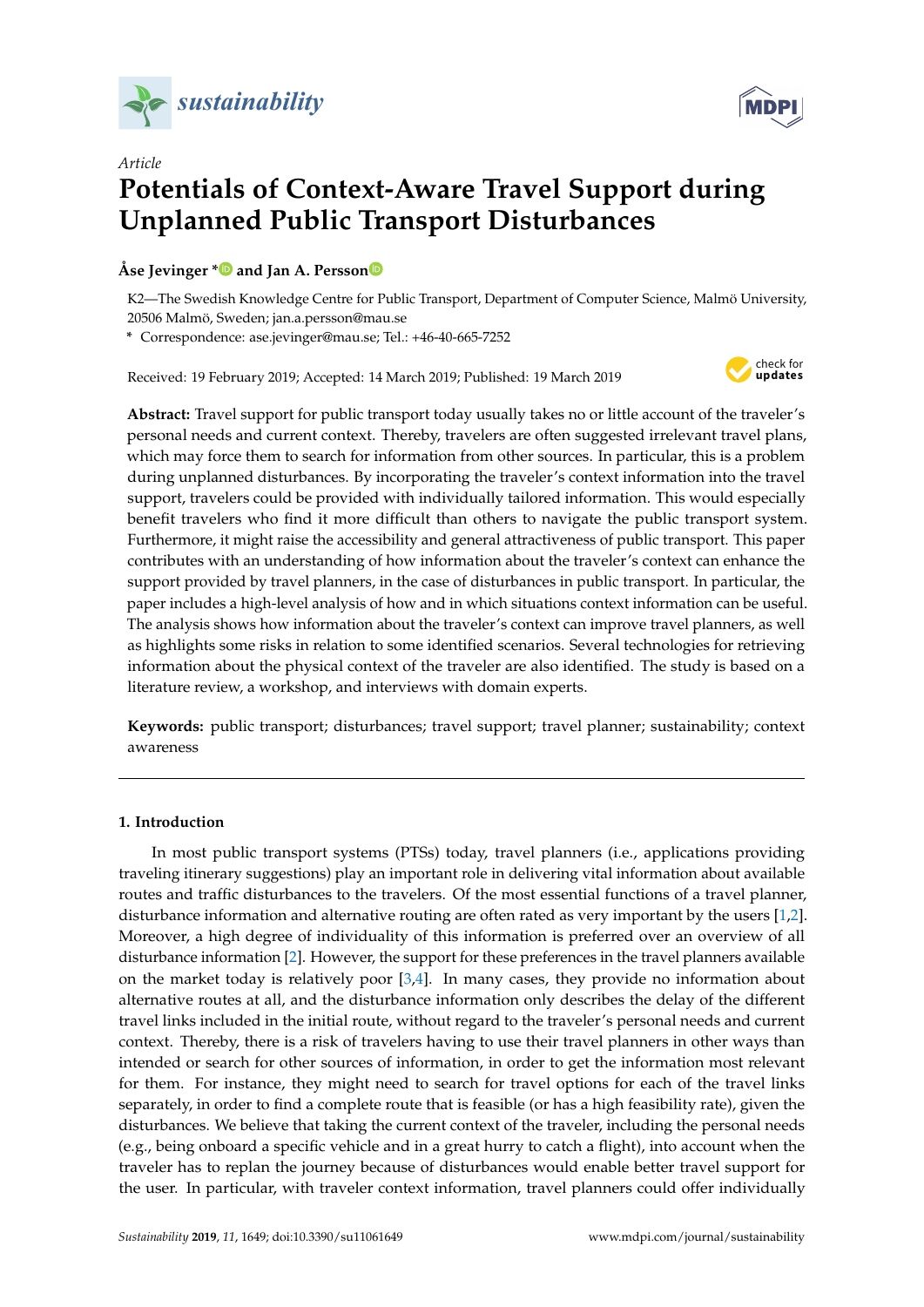adapted information services providing travelers with comprehensive and personalized disturbance information, including alternative routing, from a single information service. This would benefit all travelers, but particularly travelers who find it more difficult than others to navigate the PTS and search for information during disturbances; for instance, children, disabled people, elderly, tourists, and other travelers new to the surroundings. Moreover, emerging technologies within, for instance, the Internet of Things (IoT) and machine learning, open up new possibilities to collect information about the traveler context. These technologies could be used to develop a context-aware travel planner that enhances accessibility of the transport network. As a consequence, the general attractiveness of public transport might increase, which in turn may have positive effects on sustainability in terms of reduced use of private cars.

Context-aware travel support has been previously studied by the research community, especially within the area of micro-navigation. Micro-navigation commonly refers to fine-grained contextual guidance along a journey [\[5](#page-18-4)[,6\]](#page-18-5), often including alerts for entering the wrong bus or missing an alighting. The interests in micro-navigation can partly be attributed to the increasing availability to local network connectivity, which opens up for travel assistants with micro-navigation capabilities based on the current location of the traveler. Handte et al. report from a trial in Madrid, in which an IoT-enabled navigation system for urban bus riders was deployed [\[6\]](#page-18-5). On the basis of WiFi communication connecting bus travelers' mobile devices with the buses, the system was capable of detecting which bus a traveler was currently on and presenting replanning options, for instance, if the traveler was still on a bus he/she should have left, or if a traveler had entered the wrong bus. Additionally, by monitoring the wireless signals from mobile phones, the system was capable of recognizing and predicting passenger crowds. Thus, less crowded routes could be suggested. Though micro-navigation assistants may be useful for inexperienced travelers, they do not fully satisfy the travelers' information needs that emerge during a journey. For instance, the initial conditions might change during the journey, either for personal reasons or non-personal reasons, for example, because of public transport disturbances, forcing the traveler to replan the journey. This replanning should be based on the new conditions, the current location of the traveler (e.g., on-board a specific vehicle or at a station), and any special needs or preferences of the traveler. Thus, a more dynamic and personalized assistant or travel planner, with extended context-aware capabilities, is needed.

Only a few of the travel planners available on the market today offer information about alternative routes in case of disturbances; however, without taking context information into account (other than current position). One of the more advanced travel planners is the German railways travel planner (DB), which is able to calculate new, alternative routes based on the current traffic situation [\[3\]](#page-18-2). Recently, Transdev released a new travel planner, Res med Pia, which provides improved prognosis calculations and alternative routes [\[7\]](#page-18-6). Within research, a few examples of travel planners providing alternative travel routes also exist, for example, Transitr and DB Cairo [\[8](#page-18-7)[,9\]](#page-18-8). Transitr predicts the shortest path between any two points in a transit network using real-time information from Global Positioning System (GPS) equipped vehicles [\[8\]](#page-18-7). DB Cairo suggests alternative routes considering different means of transport and the current passenger position [\[9\]](#page-18-8).

Another relatively rare feature in the current travel planners is personalized information provision (beyond origin, destination, and time of travel) [\[3\]](#page-18-2). Zhang et al. propose a framework for developing a personalized multimodal traveler information system, which is capable of providing user-tailored travel advice, monitoring persons' activity schedules, and incrementally learning user preferences from their response patterns [\[10\]](#page-18-9). A few travel planners with less advanced personalization functionalities also exist, such as ENOSIS and WISETRIP, which provide notifications and alerts about future stages of the trip and relevant delays/cancellations [\[11,](#page-18-10)[12\]](#page-18-11). García et al. have developed a travel assistant providing on route-related information to bus passengers, such as estimated time of arrival to the next stop of the route or the traveler destination [\[13\]](#page-18-12). The system utilizes the vehicle infrastructure (positioning system, local network, and operations control system) and information from Bluetooth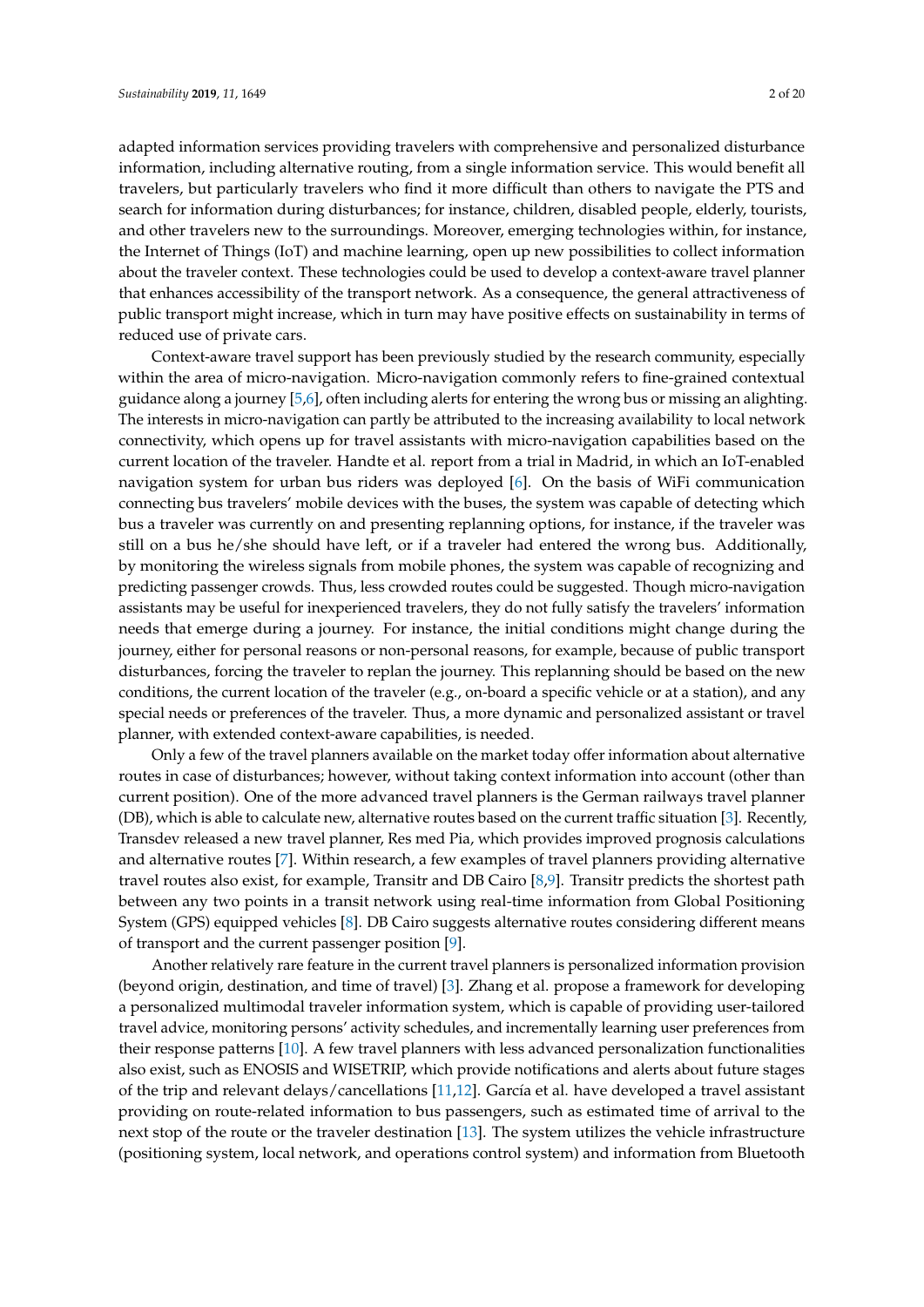devices installed in vehicles and stations, and at bus stops. These travel planners with personalization capabilities usually do not take dynamic changes of the traffic, caused by disturbances, into account.

In summary, we have failed to find previous studies on travel planners capable of providing personalized information, as well as suggestions for alternative routes, that adapt to the new conditions that arise during traffic disturbances. We believe that such travel planners are necessary to enable efficient and true support during disturbances, especially for travelers who find it more difficult than others to navigate the PTS.

This paper contributes with an understanding of how information about the traveler's context can enhance the support provided by travel planners, in the case of disturbances in public transport. In particular, the paper includes a high-level analysis of how, and in which situations, context information can be useful. It also addresses the potential of different types of context information, as well as possible risks. Our findings can hence support both the aspects of designing new travel support as well as the understanding of the usefulness of different information types that today often are underutilized for this purpose, such as real-time public transport vehicle position.

The study is structured as follows. In Section [3,](#page-4-0) we propose a framework for travel support during unplanned public transport disturbances. By focusing on the fundamental decision options available to the traveler in the case of disturbances, we identify the traveler's information needs and the corresponding travel support tasks required. In Section [4,](#page-7-0) we list a number of different context information types that can improve travel support, based on the results from interviews and a workshop. These context information types are then mapped to the identified travel support task requirements, providing an overview of which context information types are needed to fulfil different travel support tasks. Furthermore, we specify a few concrete scenarios in which context-aware travel support has the potential to make a difference during unplanned public transport disturbance. In these scenarios, we assess the potential requirements (including the information needed) and risks with the travel support suggested. Section [4](#page-7-0) ends with an investigation of which technologies can be used to retrieve relevant context information, with a focus on the traveler's physical context. Finally, the results are discussed and concluded in Section [5.](#page-13-0)

The study is based on a literature review, a workshop, and interviews with domain experts. The workshop and interviews were conducted with Swedish participants only; hence, the results are primarily valid for the Swedish context. However, because the Swedish PTS and travel support is similar to other countries, especially within Europe, the results may be relevant for other contexts as well. Furthermore, the study only focuses on context-aware travel support during unplanned public transport disturbances, that is, travel support for situations not related to unplanned disturbances, have not been considered. Neither does this study investigate micro-navigation services, such as support for locating a train-replacement bus stop, an uncrowded train carriage, or a bike rental, even though they might be beneficial to the user during unplanned disturbances.

#### **2. Methodology**

As mentioned in the previous section, the framework proposed in this paper identifies the traveler's information needs and corresponding travel support required, based on the fundamental decisions available to the traveler during public transport disturbances. The set of fundamental decisions available to the traveler was initially defined as a hypothesis, developed from experiences gained from previous work [\[4\]](#page-18-3). The workshop and interviews described below indirectly validated this hypothesis as sound, in the sense that no inadequacies or additional decision options were detected. On the basis of the set of fundamental decisions available to the traveler, in combination with basic decision-making steps suggested by the literature, the traveler's information needs and the corresponding required travel support were identified. Finally, the framework also describes the concept of context-awareness and, in particular, what we include in the concept from the perspective of context-aware travel support during unplanned disturbances in public transport. This part of the framework is based on a literature review.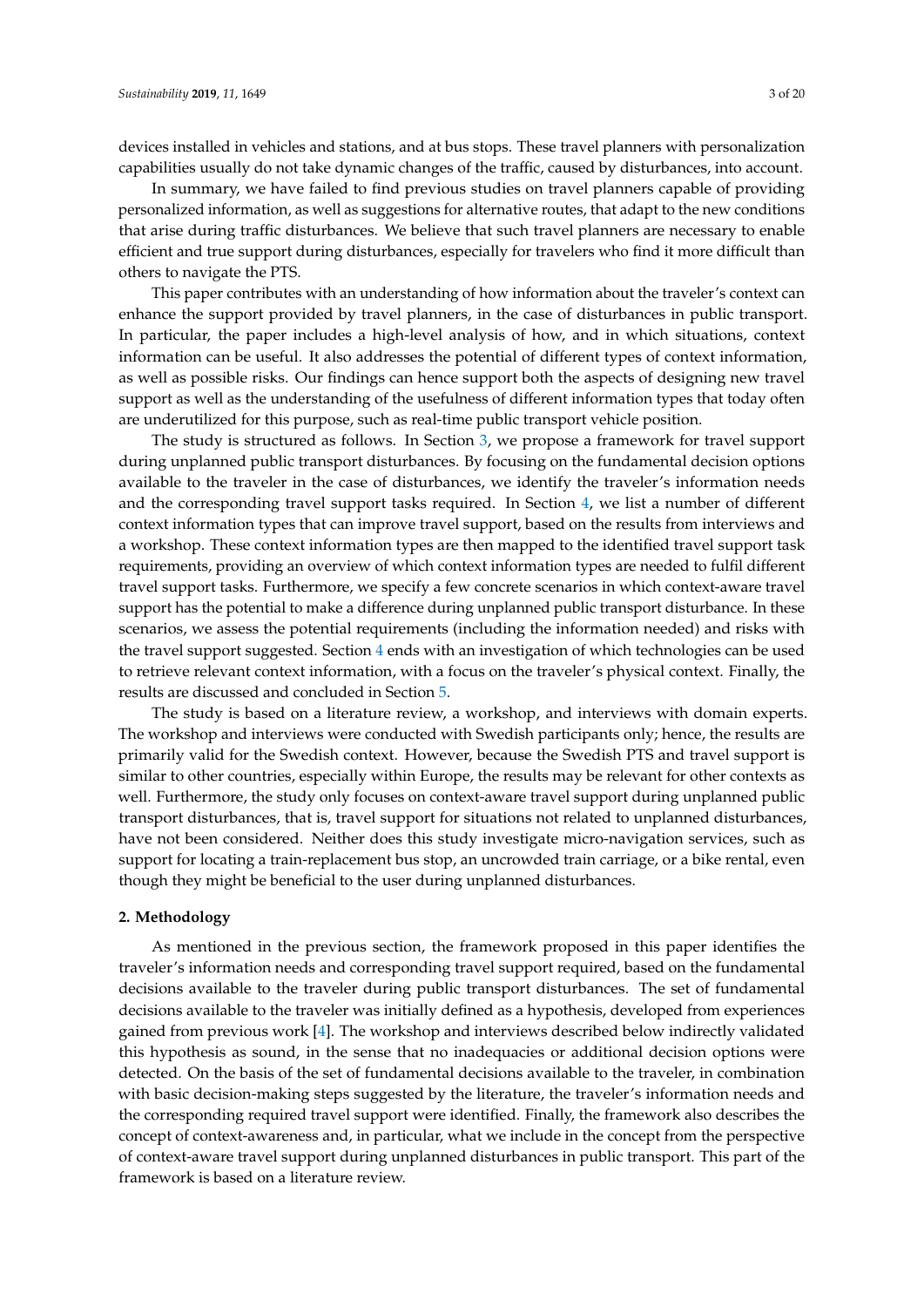In order to gather information about the current status and plans for the future of the travel planners available in Sweden, we conducted interviews with two different representatives for local authorities responsible for public transport; one from the southern part of Sweden (Skånetrafiken), and one from the capital of Sweden (SLL Trafikförvaltningen). At Skånetrafiken, we interviewed the responsible manager of the travel planner, and at SLL Trafikförvaltningen, we interviewed three managers responsible for traffic information, disturbance information, and passenger services. The travel planners offered by these local authorities cover the two most crowded and public-transport-intensive areas in Sweden. After the interviews, the respondents verified our written documentation of their answers. All questions and answers from the interviews are presented in Appendix [A.](#page-15-0) The objectives of the interviews were to investigate the travel planner services offered today, in terms of alternative route suggestions and personalized traveler context-based information, as well as the transport actors' plans ahead. The objectives were also to investigate the actors' views on potential benefits and risks with offering alternative route suggestions and personalized traveler context-based information.

The interviews were preceded by an empirical study of the information provided by different travel planners. This study included three travel planners provided by three local authorities in the most populated and public transport intensive regions in Sweden: Skånetrafiken, SL (owned by SLL), and Västtrafik (responsible for public transport in the western Sweden). In order to investigate the information provided, we conducted travel searches in each of the respective travel planners during unplanned disturbances. The results from this study were used as input when formulating the interview questions (see Appendix [A\)](#page-15-0).

We also conducted a workshop involving five public transport domain experts (one PhD student; two senior researchers; one senior consultant; and the director of K2, Sweden's national center for research and education on public transport). The aim of this workshop was to identify and validate different scenarios in which traveler context information has the potential to improve travel support, as well as relevant context information types. All questions and answers from the workshop are presented in Appendix [B.](#page-16-0)

Thus, the interviews and workshop mainly gave answers to the following questions:

- (1) Which services do the considered travel planners offer, in terms of alternative route suggestions and personalized traveler context-based information?
- (2) What are the potential benefits and risks with offering alternative route suggestions and personalized traveler context-based information?
- (3) In which situations (scenarios) can the support provided by travel planners be improved, based on traveler context information?
- (4) Which context information types would be needed to improve the travel planner in these scenarios?

On the basis of the answers to the above questions, in particular to question 4, we identified a number of context information types that could be used to improve the travel support in different situations, in comparison with the support offered today. By analyzing the travel support task requirements originating from the traveler's information needs, together with the identified context information types, we mapped the context information types to the different travel support tasks (i.e., the context information types needed to fulfil each of travel support task requirements were identified). Further, a comparison between the answers to question 1 and the answers to questions 2 and 3 revealed the potentials and risks with adding different types of services based on traveler context information to the currently offered services. It also revealed potential services and situations in which they may be of use for the traveler. These results were used to specify a few concrete scenarios in which context-aware travel support may be of benefit to the user. We employed a narrative analysis of the results from the interviews and workshop in the work with the scenarios and thematic content analysis to identify the context information types.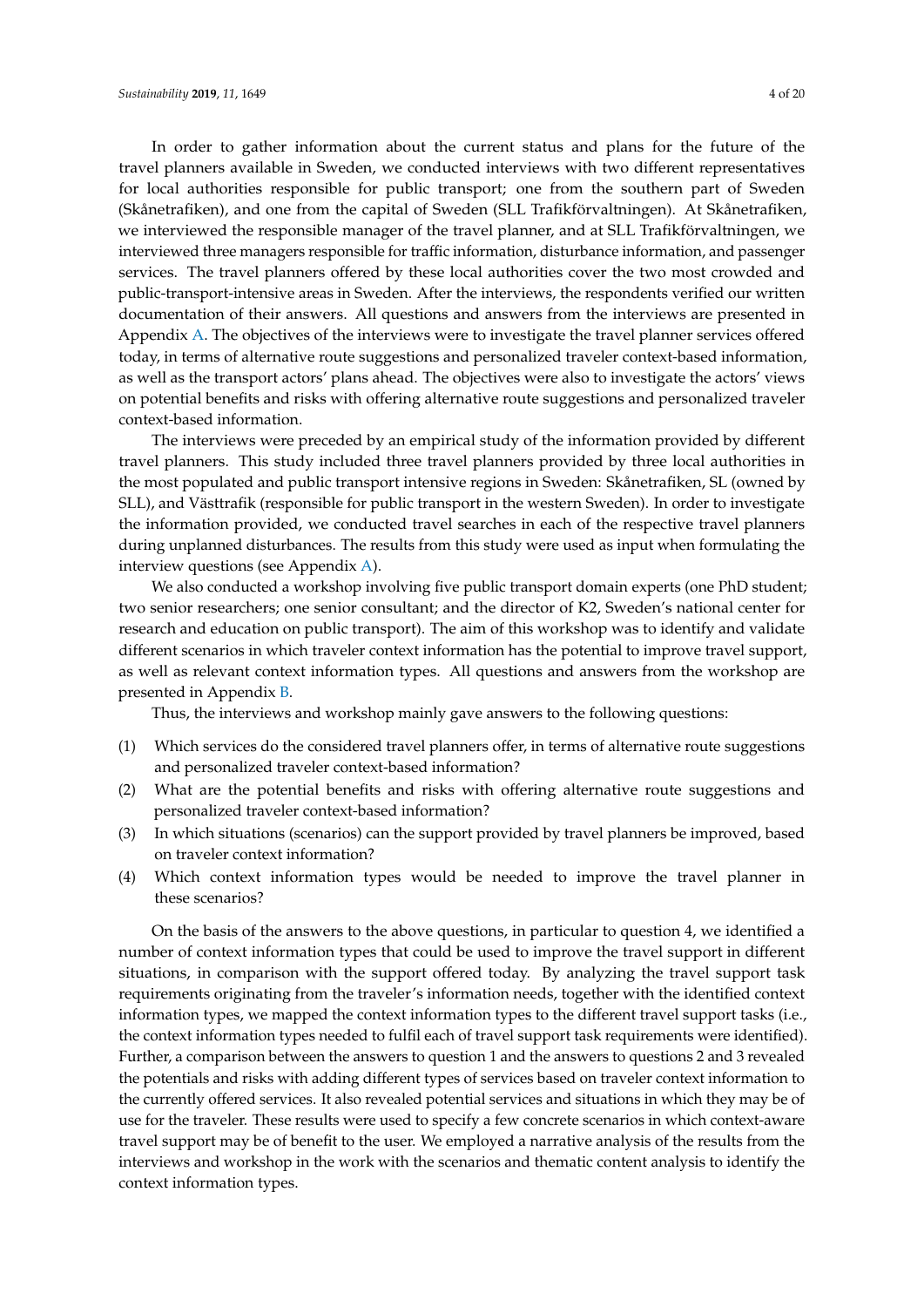Finally, we performed an investigation of which technologies can be used to retrieve relevant context information, based on a literature study.

In addition to the above, the results from the interviews and, to some extent, the results from the workshop also contributed to the problem description presented in the introduction.

#### <span id="page-4-0"></span>**3. Travel Support Framework**

As described above, the results presented in the following subsections are based on experiences gained from previous work, the workshop and the interviews, basic decision-making steps suggested by literature, and a literature review.

The most relevant decision for which travel support may be of assistance during unplanned disturbances in public transport concerns whether or not to change the original travel plan. We define the original travel plan as the plan for moving from a point A to a point B; the travel time; and the travel legs of the planned route (including public transport, biking, walking, etc.), including departure and arrival times. Further, we define public transport disturbance as something affecting public transport in a way that has an effect on travel plans (otherwise, they are not relevant for our study). Public transport disturbances typically involve delayed departure and arrival times, but they could involve changes influencing the comfort or accessibility, in comparison with the original travel plan. Finally, we view a cancelled departure as a departure delayed to next available departure time.

#### <span id="page-4-1"></span>*3.1. Fundamental Decisions*

When the traveler receives information about a disturbance, he/she has to decide whether to change the original travel plan. However, not changing the original travel plan still implies that the journey is affected in some way, typically with at least a delayed arrival to planned point B or other significant changes, such as reduced comfort. Below, we list the fundamental decision options that exist for a traveler before starting the journey or in the middle of a journey, during public transport disturbances.

Identified fundamental decision options:

- Stick to the original travel plan (but with delays or other changes in, for example, comfort or accessibility, as consequences)
- Choose another travel plan with the same final destination, being different from the original plan with respect to, for instance, the following:
	- $\circ$  Departure time, that is, bringing forward or postponing the departure time of the next travel leg (more than the delayed original travel plan suggests)
	- $\circ$  Travelling path, for example, involving the following:
		- Change of route within the PTS (with potential implications on departure/arrival times)
		- Change of entry or exit point of the PTS (with potential implications on departure/arrival times)
	- $\circ$  Travelling means, that is, replacing public transport with other means of travel, for the entire or part of the journey/remaining journey (with potential implications on departure/arrival times and use of private car/bikes)
- Choose not to travel
- Choose to travel to another final destination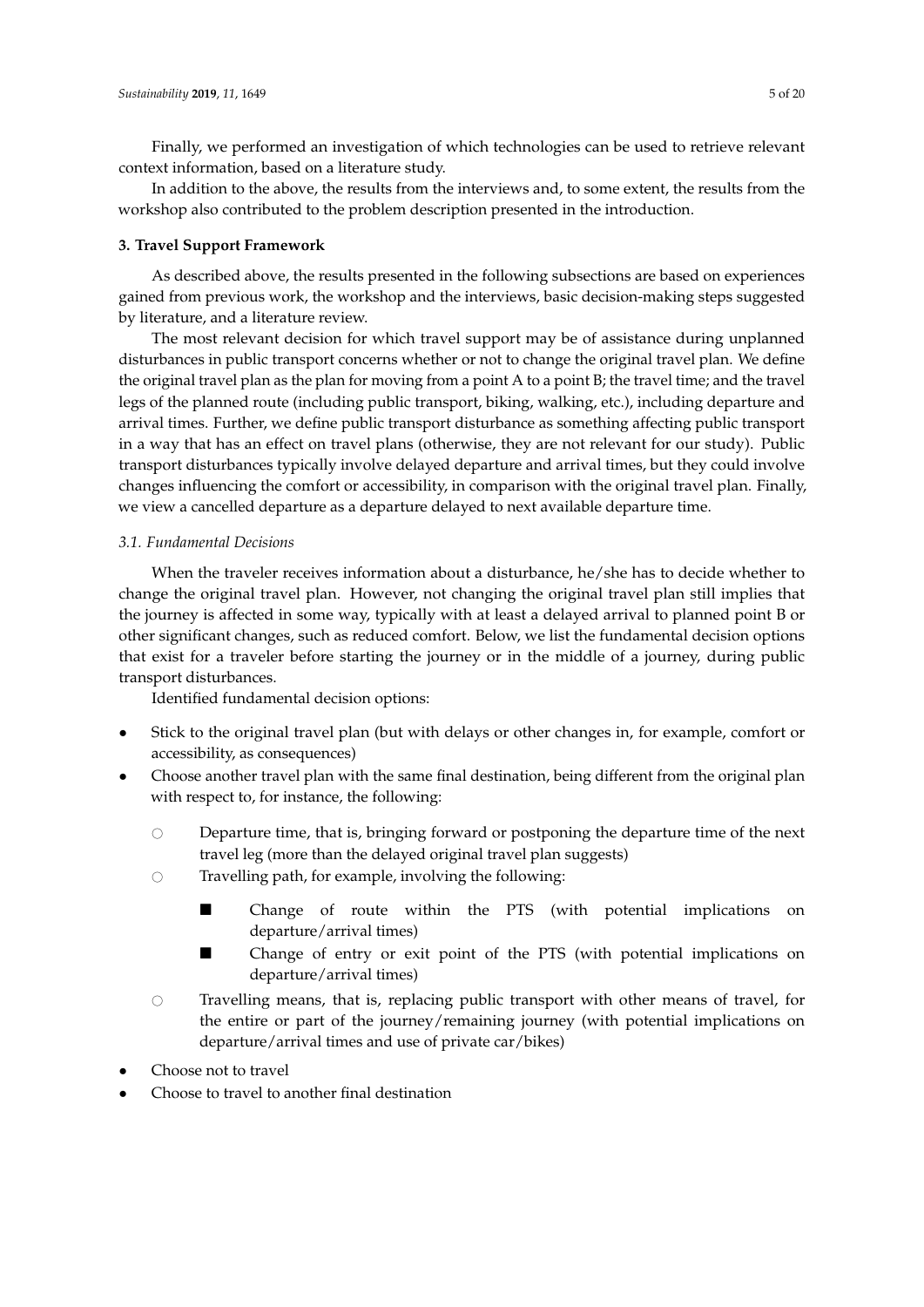## <span id="page-5-1"></span>*3.2. Fundamental Information Needed for the Decisions*

In order to be able to select the most appropriate alternative of the decision options identified in the previous section, the traveler needs some fundamental information. Below, we suggest a structure of the information that ideally should be available to the traveler in this decision process. Identified information demands:

(a) The need to make a decision (e.g., a disturbance does affect my travel plan)

- (b) The possible (relevant) decisions that can be made in this situation, that is, the options at hand
- (c) The estimated consequences of the different possible decisions, with respect to the following:
	- i. Estimated time (both departure and arrival times) of the route
	- ii. Travelling costs (including, for example, reimbursements or additional ticket fees)
	- iii. Comfort and related implications (where comfort should be broadly interpreted, so as to include, for example, crowdedness, changing points in unfamiliar surroundings, walking distances, environmental impact, and social status)
	- iv. Personal effects of not traveling, travelling to another final destination, or arriving/departing at a different time (e.g., missing a work meeting)
- (d) The probabilities of the estimated consequences (e.g., probabilities of different estimated arrival times, of different estimated travelling costs, of available seats, or of missing a work meeting)
- (e) The traveler's own preferences regarding the consequences of the different options, which, together with the corresponding probabilities, can be used to prioritize the possible decisions

Ideally, a traveler should also consider possibilities to switch from one travel plan to another, at a later stage (e.g., going to the bus stop and see if the buss appears within 20 min, and if it does not, replan to go home).

Some information about the consequences of different travel plan decisions, and corresponding probabilities, can be provided by the PTS, such as estimated arrival/departure times, PTS ticket fees, reimbursements, and crowdedness. Other information must be provided by other sources, such as costs related to personal car or taxi use, as well as implications related to changing points in unfamiliar surroundings, not traveling, travelling to another final destination, or arriving/departing at a different time. These types of information might instead be provided by, for instance, the traveler him-/herself or personal self-learning digital assistants [\[14\]](#page-18-13) in combination with external databases.

# <span id="page-5-0"></span>*3.3. Travel Support Task Requirements*

Given the fundamental decisions and corresponding information demands identified above, we suggest that travel support can be of assistance to the traveler by performing one or more of the tasks below:

- I. Notify the traveler when there is a need to make a decision
- II. Suggest multiple different (new) travel plans
- III. Provide estimated consequences of the different travel plans from the traveler's perspective, potentially including probabilities of the different consequences
- IV. Rank the travel plans, including suggesting the best choice

These tasks are aligned with the decision-making steps suggested by Katie Carpen [\(https://www.snhu.edu/about-us/newsroom/2018/03/decision-making-process?utm\\_source=](https://www.snhu.edu/about-us/newsroom/2018/03/decision-making-process?utm_source=YouTube&utm_medium=socialmedia&utm_campaign=YTchannel_EndScreen&utm_content=MPM-1206-content-article-vid-7-steps-decision&snhu_segment=ol) [YouTube&utm\\_medium=socialmedia&utm\\_campaign=YTchannel\\_EndScreen&utm\\_content=MPM-](https://www.snhu.edu/about-us/newsroom/2018/03/decision-making-process?utm_source=YouTube&utm_medium=socialmedia&utm_campaign=YTchannel_EndScreen&utm_content=MPM-1206-content-article-vid-7-steps-decision&snhu_segment=ol)[1206-content-article-vid-7-steps-decision&snhu\\_segment=ol\)](https://www.snhu.edu/about-us/newsroom/2018/03/decision-making-process?utm_source=YouTube&utm_medium=socialmedia&utm_campaign=YTchannel_EndScreen&utm_content=MPM-1206-content-article-vid-7-steps-decision&snhu_segment=ol), which also include information gathering, action taking, and reviewing (or assessment of the taken decision). However, in our work, we leave out the steps of choosing an alternative, action taking, and after- following review of the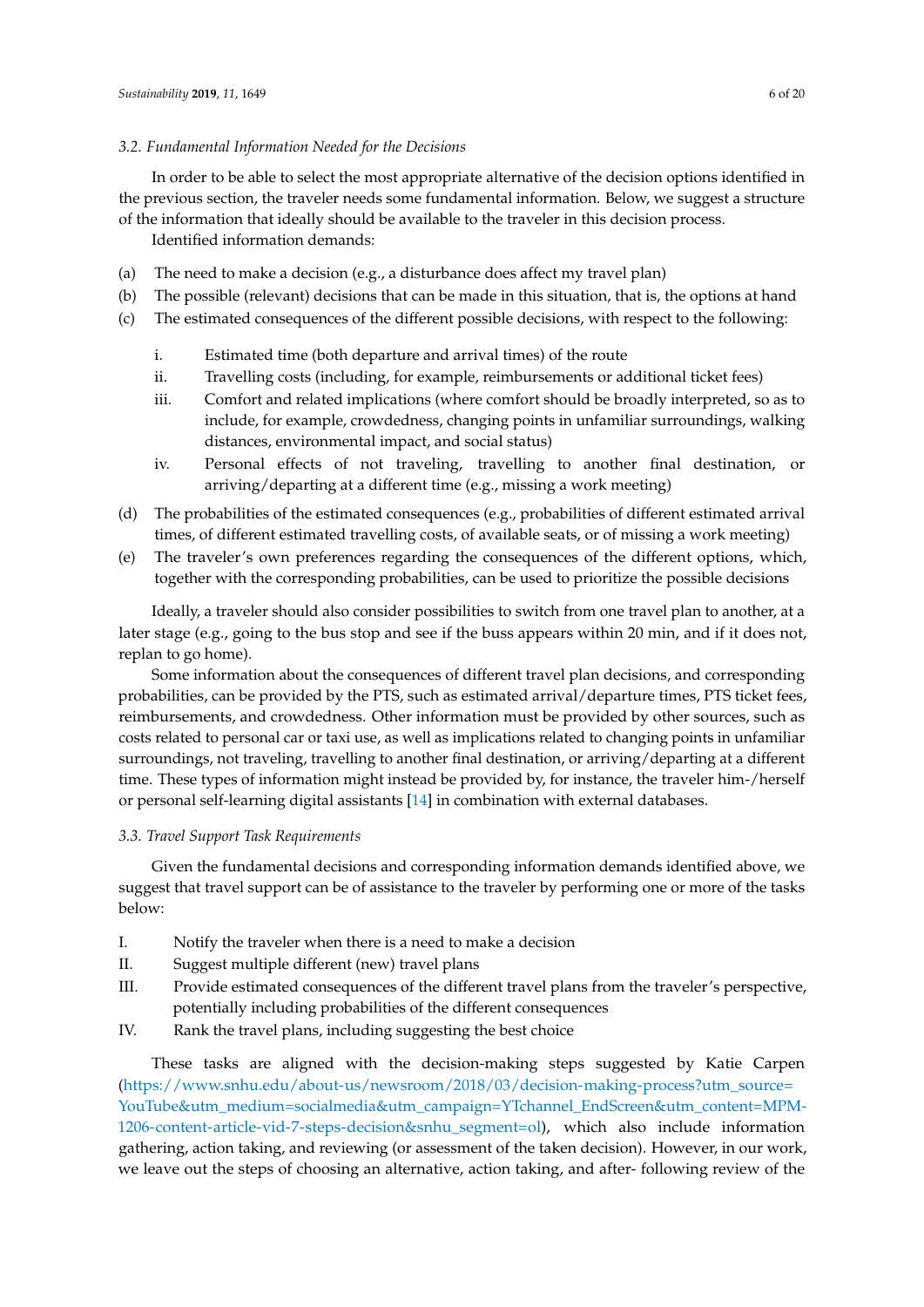results. Further, we view the information gathering as a part of each of the above tasks instead of as a separate step.

Please note that a task higher up in the list above has to be performed before (or simultaneously with) a task lower down in the list, by the travel support. Furthermore, the first three tasks in the list (I–III) can be mapped to the first four information entities in the previous list (a–d), that is, these travel support tasks provide the information needed by the traveler to make an informed decision about what to do in the case of disturbances. The last task in the list above more or less makes this decision on behalf of the traveler. Thus, the travel support suggests an alternative that the traveler may or may not follow, partly depending on the travelers' trust in the capabilities of the travel support to make the best choices for him/her.

The travel support does not necessarily have to be responsible for all tasks (I–IV), but some may be performed by the traveler or external resources. In particular, some parts of task III and task IV may have to be performed by the traveler because of personal circumstances. In order to provide travel support that reduces the number of tasks that have to be performed by the traveler, we suggest the use of a context-aware travel support, in the form of a travel planner. In fact, a context-aware travel planner has the potential to improve the support of all of the above tasks, by, for example, notifying the traveler when relevant, suggest only relevant new travel plans, computing consequences that apply for the context, and ranking them according to the context. In other words, a context-aware travel planner may be of use for the traveler in all decision steps during unplanned public transport disturbances.

It is outside the scope of this paper to explore and suggest different design options of how a traveler could be presented with information to be able to make informed decisions associated with the above tasks.

#### *3.4. Context Awareness*

The concepts of context and context awareness are widely used in research literature. However, there are different opinions of the meaning of the word "context". Some definitions of context focus on the aspect of the user, whereas others focus on the aspect of the application [\[15\]](#page-19-0). For instance, Franklin and Flaschbart regard context as the situation in which a person's action occurs [\[16\]](#page-19-1). Ward et al., on the other hand, view context as the state of an application's surroundings [\[17\]](#page-19-2). In this paper, we focus on the situation of the traveler, and which information about this situation can be perceived by the travel planner and used to improve the travel support. Therefore, we base our study on the following definition of context, provided by Abowd et al. (which has been widely accepted by the research community [\[18\]](#page-19-3)): "Context is any information that can be used to characterize the situation of an entity. An entity is a person, place, or object that is considered relevant to the interaction between a user and an application, including the user and applications themselves" [\[15\]](#page-19-0). In our case, the traveler is the entity. In order to determine which pieces of information are relevant to the interaction between the user and the application (i.e., which pieces of information can be used by the travel planner to improve support), we have investigated the decision mechanisms applied by travelers during unplanned public transport disturbances, and used these to identify the required travel support tasks and corresponding information needs.

Abowd et al. have identified location, identity, time, and activity as, in practice, more important types of context than others [\[15\]](#page-19-0). Although we also recognize these types of context as crucial, we additionally regard user (traveler) preferences as important to our work. These preferences may be relatively static [\[18\]](#page-19-3), for example, aversion to crowdedness, or dynamically changing, for example, tolerance for delays (depending on time and purpose of the travel). Furthermore, some of the preferences may have to be specified manually by the user, whereas others could be derived from historical behavior possibly in combination with machine learning techniques.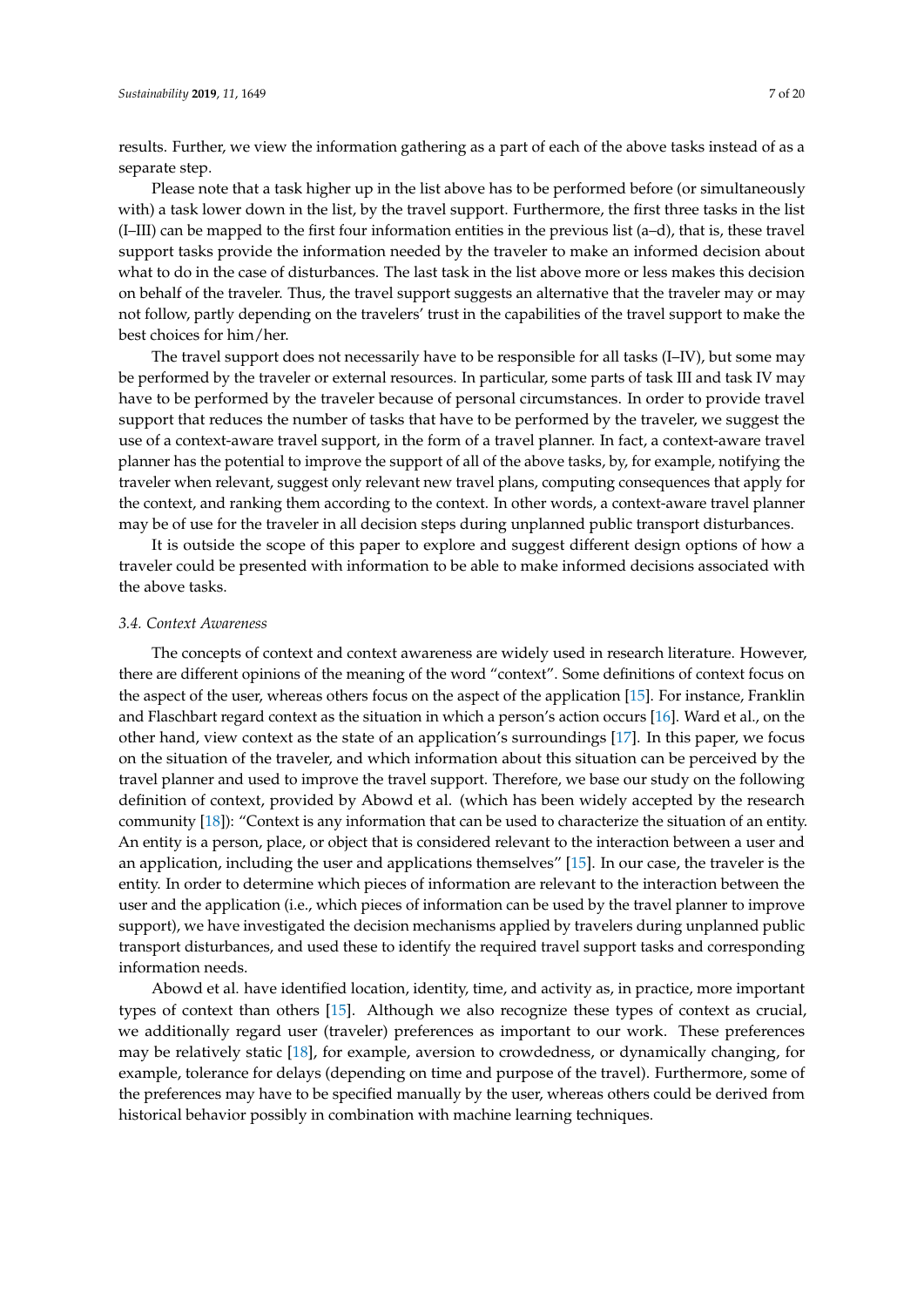#### <span id="page-7-0"></span>**4. Results and Analysis**

The fundamental decision options for a traveler during public transport disturbances, listed in Section [3.1,](#page-4-1) include the decision of not travelling (cancel journey) and the decision of travelling to another final destination. However, in the forthcoming results and analysis section, these two options have been regarded as out of scope, and have thus been excluded. Instead, the paper focuses on how a context-aware travel planner can be used to support the user in the decision-making process related to the two remaining decision options, that is, to keep the original travel plan or to choose another travel plan with the same final destination. The reason for this focus is that we believe these types of decisions can be supported by the next generation of travel planners, considering the services provided by the travel planners available on the market today. Support for the decision of not travelling and the decision of travelling to another final destination, on the other hand, can be realized in subsequent steps, as these decisions require a much deeper understanding of the traveler's personal context and preferences. However, our focus does include context-aware travel planners that are able to provide the traveler with enough information relevant for taking own initiatives to look for other alternatives as well—for example, not travelling and travelling to another final destination.

The results presented in the following subsections are based on the results from the interviews and workshop. The raw data from these interviews and the workshop (answering the questions posed in Section [3\)](#page-4-0) are presented in Appendices [A](#page-15-0) and [B.](#page-16-0)

#### <span id="page-7-1"></span>*4.1. Context Information*

The interviews and workshop resulted in a number of context information types that could be used by a travel planner to improve travel support during unplanned disturbances in public transport (see below). Some of these context information types are related to the context of the individual traveler, whereas others are related to the context of the PTS and fellow travelers.

Context information related to the traveler:

- Intended travel plan
	- $\circ$  Origin
	- Travel legs, including departure and arrival times
	- $\circ$  Final destination
- Entitled travel service level (standard or right to access priority, etc.)
- Current location of the traveler (not only the traveler's GPS position, as it is rather meaningless unless other relevant objects also are accurately positioned by GPS)
	- $\circ$  Knowing which zone/area the traveler is currently in<br> $\circ$  Knowing the relative distance to a particular public tr
	- Knowing the relative distance to a particular public transport stop (e.g., being at or close to a station)
	- $\circ$  Knowing which public transport vehicle the traveler currently is on
- Special needs/requirements of the traveler (influencing exchange times, lift needs, etc.)
- Access to (and acceptability of) other transport means, in addition to public transport (e.g., bicycle or private car)
- Access to travel guidance, for example, micro-navigation (This context information type has not been identified by the interviews and workshop, but through analysis of previous research studies.)
- Experiences of changing connection in the areas/PTS specified by the travel plan
- Preferences of the traveler (for ranking alternatives)
	- $\circ$  Level of "hurry"/tolerance for delays (could be given by the purpose of the travel)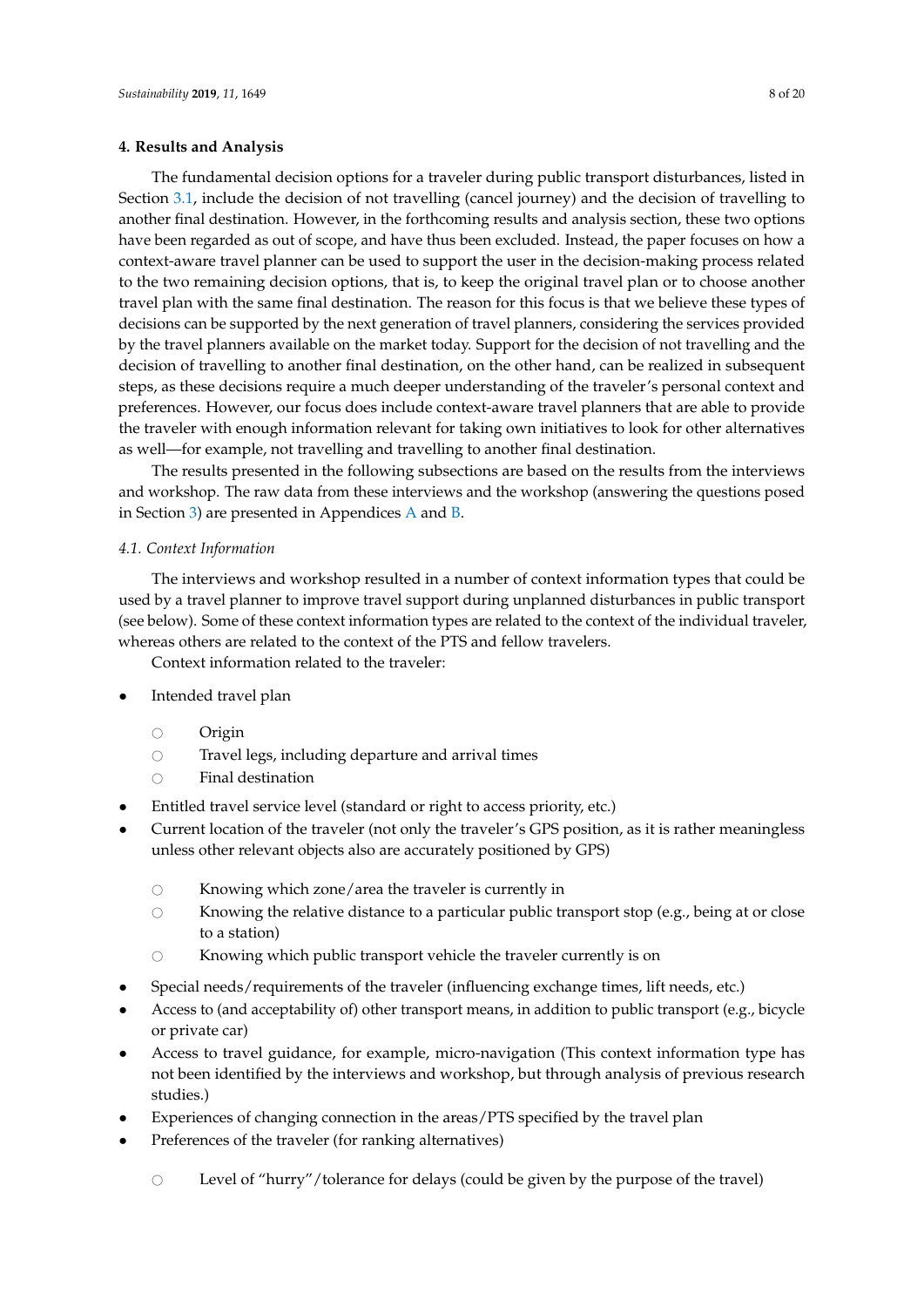- $\circ$  Risk aversion towards different delay magnitudes—weighting between one travelling alternative that might be more time-efficient, but have a higher level of uncertainty regarding the predicted arrival time, than another alternative with longer travel time, but with less uncertainty in estimated arrival time.
- $\circ$  Aversion to crowdedness/inability to travel in crowded vehicles<br> $\circ$  Inwillingness to change connections in new areas/PTSs
- $\circ$  Unwillingness to change connections in new areas/PTSs  $\circ$  Willingness to pay for alternatives, in relation to change
- Willingness to pay for alternatives, in relation to changes in estimated time of arrival to the destination (also dependent on reimbursement levels)
- $\circ$  Preference to use different means of accessible travel means (e.g., prefer biking instead of taking the bus to the train station)
- Other personal preferences (e.g., want to have long exchange time to feel comfortable, want to walk if nice weather, environmental impact concern)
- Historical behavior including choices made when travelling, which can be viewed as an estimation of the context information above

Context information related to the PTS:

- Updated departure and arrival times of all travel legs included in different possible travel plans (prognoses)
- Estimated probabilities of all travel legs included in different possible travel plans (e.g., additional delays)
- Travelling costs of all travel legs included in different possible travel plans (ticket costs and conditions for reimbursements)
- Comfort and related implications of all travel legs included in different possible travel plans, for instance, the following:
	-
	- $\circ$  Expected crowdedness in vehicles and at platforms  $\circ$  Ouality of service (availability of meals and first cla Quality of service (availability of meals and first class)
- Imprecise disturbance information (e.g., delays on busses in an area)
- Externalities to the transport system, for instance, the following:
	- $\circ$  Weather information<br> $\circ$  General travel deman
	- General travel demand deviations (e.g., special events and holidays)

## *4.2. Context Information for Travel Support Tasks*

By analyzing the travel support task requirements (Section [3.3\)](#page-5-0) originating from the traveler's information needs (Section [3.2\)](#page-5-1), together with the identified context information types (Section [4.1\)](#page-7-1), we have created a mapping of which context information types are needed to fulfil the different travel support tasks. This mapping includes the context information types at least required, context information types that may improve the quality of the support, and the required travel support functionality, for each of the travel support tasks.

I. Notify the traveler when there is a need to make a decision

## **Required context information:**

- Current location of the traveler: knowing which zone/area the traveler currently is in
- Imprecise disturbance information (e.g., delays on busses in an area)

With this information, the travel support would only provide very rudimentary support of notification.

# **Context information for quality improvement:**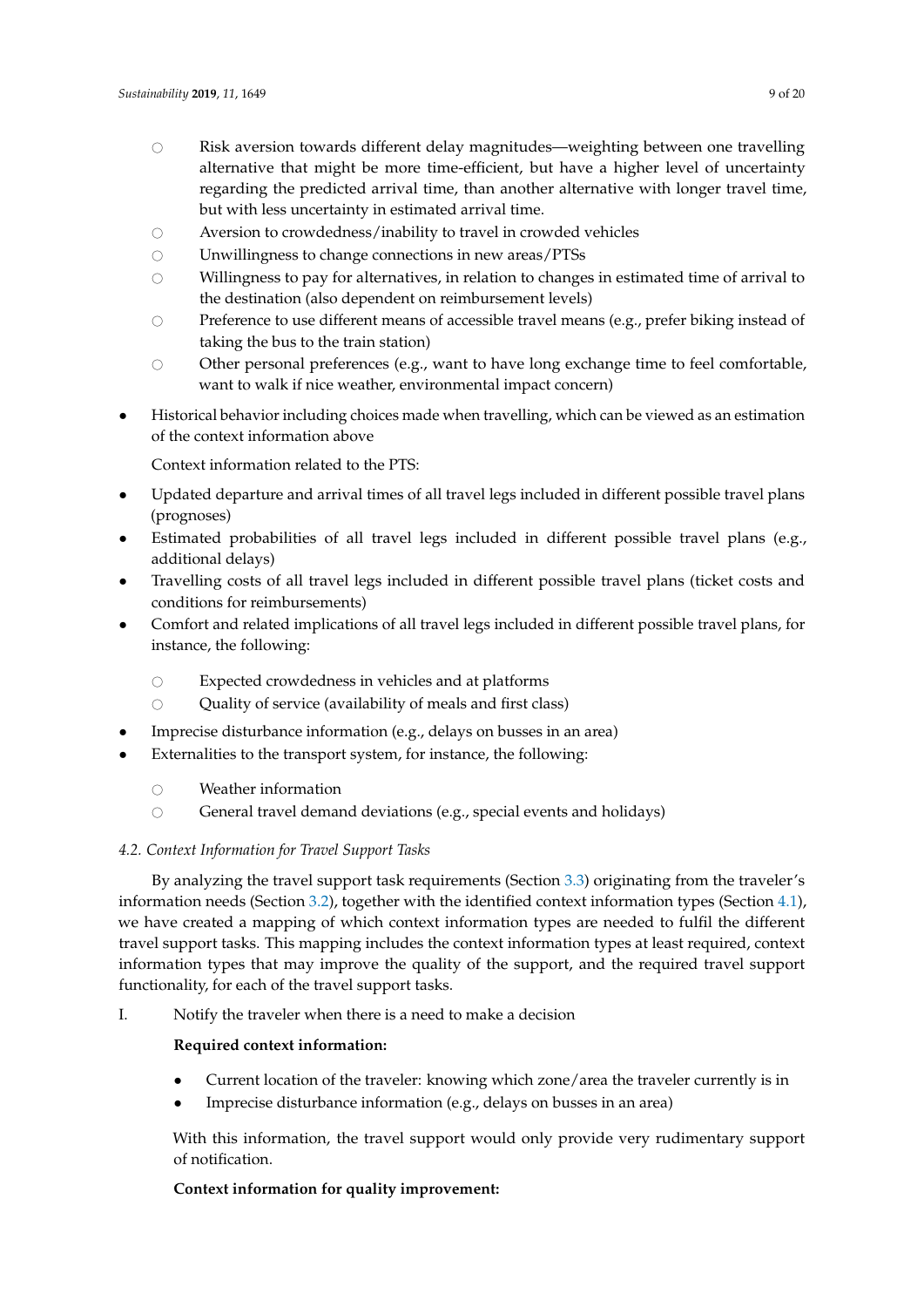- Intended travel plan (to identify if any travel legs of the travel plan are affected) or historical behavior (e.g., to deduct approximate likely travel plan)
- Current location of the traveler: more precise than simply knowing which zone/area the traveler currently is in
- Special needs/requirements of the traveler

By extending with this information, the travel support can become more useful by notifying the user, or start the subsequent tasks below, only when it is needed.

## **Required travel support functionality:**

• Identification of whether the traveler should be notified of the potential need of making a decision.

# II. Suggest multiple different (new) travel plans

# **Required context information:**

- Intended travel plan: final destination and arrival time
- Current location of the traveler: more precise than simply knowing which zone/area the traveler currently is in
- Updated departure and arrival times of all travel legs included in different possible travel plans

This information would allow the travel support to suggest new travel plans, more or less as the travel planners available today do, but in this case, with updated timetable information. It may provide the traveler with a number of plans that are not feasible or desirable.

## **Context information for quality improvement:**

- Current location of the traveler: knowing which public transport vehicle the traveler currently is on (e.g., on a moving vehicle)
- Special needs/requirements of the traveler
- Entitled travel service level
- Access to (and acceptability of) other transport means, in addition to public transport

The extension by this information would allow the travel support to suggest only the feasible travel plans.

## **Required travel support functionality:**

- The computation of new travel plans based on the context information at hand included updated timetables.
- III. Provide estimated consequences of the different travel plans from the traveler's perspective, including probabilities of the different consequences

## **Required context information:**

Possible travel plans from II

This information would allow the travel support to provide information of estimated arrival times for the different travel plans, which probably is the most important information. Obviously, some of the travel plans may not be feasible if insufficient context information was available and used in II.

# **Context information for quality improvement:**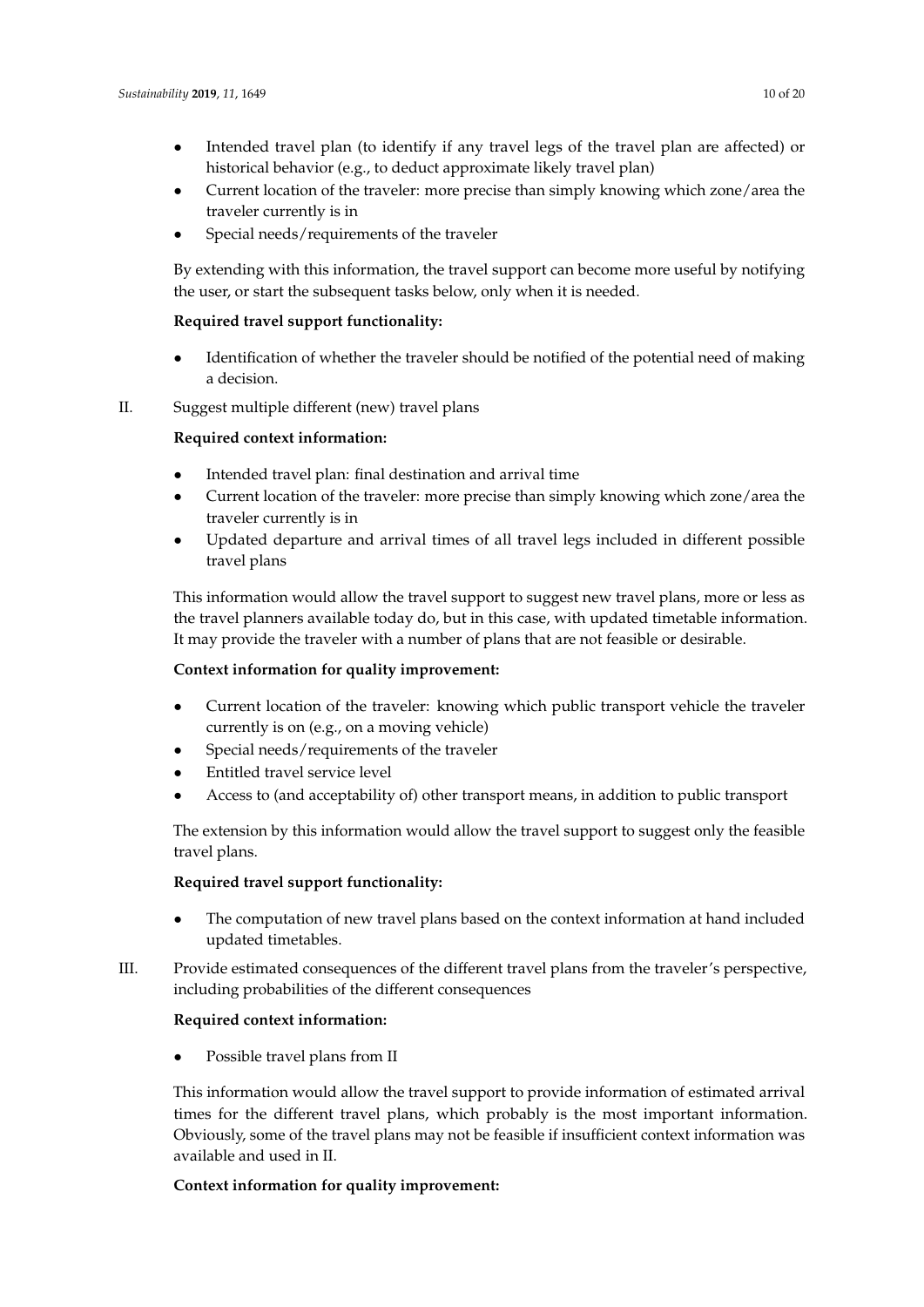- Comfort and related implications of all travel legs included in different possible travel plans
- Externalities to the transport system (e.g., weather information)
- Estimated probabilities of all travel legs included in different possible travel plans

This addition of information would allow the travel support to provide the traveler with richer information about the different suggested travel options.

# **Required travel support functionality:**

• The computation of the relevant implications for the traveler, associated with the different options from III.

IV. Rank the travel plans, including suggesting the best choice

## **Required context information:**

- Possible travel plans and their estimated arrival times (from III)
- Intended travel plan: arrival time (according to original travel plan)

This would allow the travel planner to provide the most basic ranking according to arrival times.

# **Context information for quality improvement:**

- Preferences of the traveler (for ranking alternatives) or historical behavior (e.g., to deduct approximate preferred travel plan)
- Additional output from III: costs, comfort implications, and probabilities of travel plans (with respect to additional delays)

This would allow the travel planner to provide a more relevant ranking of the travel plans from III. Information about probabilities of travel plans could be given especially in terms of potential additional delays. Here, alternatives to one-dimensional ranking could be relevant to consider, as well as interactive approaches for supporting the traveler to find the most desirable alternative.

## **Required travel support functionality:**

• Ranking of different travel plans according to different features of the plans and preferences.

## *4.3. Scenarios*

In this section, we highlight a few scenarios identified as relevant in the workshop. For each scenario, we present a description as well as identified potentials, requirements, and risks. The descriptions both illustrate the situations and specify the particular decision support the traveler should receive.

## 4.3.1. Scenario 1: To Commence the Travel; New Route Needed

**Description:** A traveler's travel plan is affected significantly by a disturbance. The traveler has not started the first travel leg of the travel plan or is waiting for the next travel leg. The traveler should get suggestions of updated travel plans, in terms of both departure times and route, potentially involving new means of transports (e.g., bicycling or taxis).

**Potentials:** This scenario obviously covers many situations as it is reasonable to assume that a large number of travelers affected by a disturbance may not have commenced the first/next leg of the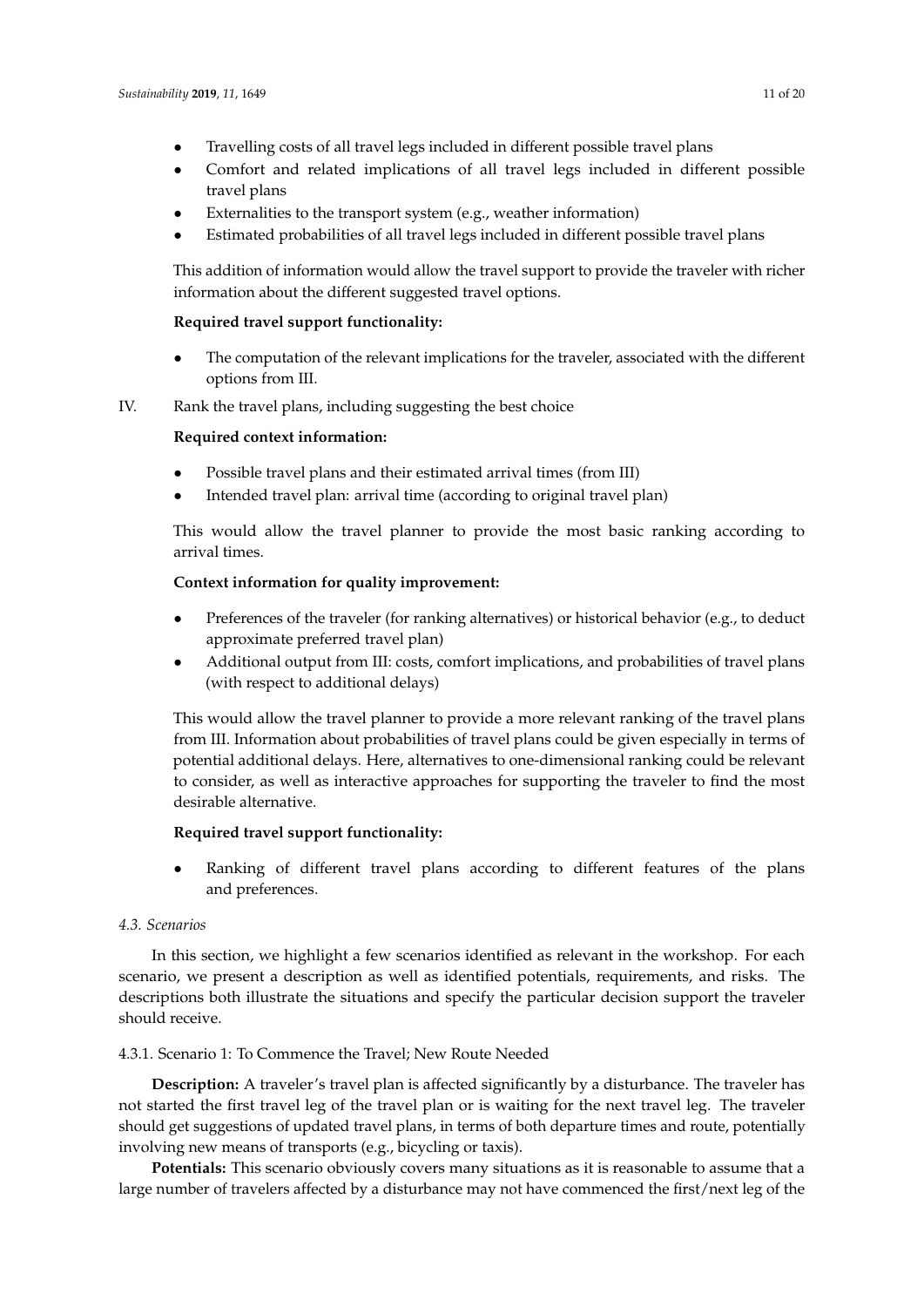travel plan. The scenario assumes that there are alternative routes that can be considered, which may not be the case in all situations, though.

**Requirements:** This scenario requires information about the traveler's travel plan and updated timetable information of the PTS. To be fully useful, information about the traveler's preferences and access to different travel means would at least also be needed.

**Risks:** The traveler may be advised to choose travel options that turn out to be bad in some way; both with respect to uncertainties in travel times of suggested travel routes and with respect to potentially missing context information about the traveler (e.g., access to different travel means). Another concern is the privacy issue connected to the traveler having to reveal his/her travel plan and preferences, in order to get good suggestion of a new travel plan.

#### 4.3.2. Scenario 2: Onboard a Train; New Route Needed

**Description:** A traveler is on a train and has just been informed that the train is significantly delayed. The traveler's destination stop is not one of the stops of the current train, that is, the journey involves several travel legs. There are other realistic options for reaching the destination stop with public transport. In particular, the traveler can get off the train at another location than originally planned and travel along an alternative route. This option should be suggested to the traveler.

**Potentials:** Obviously, a rather common type of disturbance scenario is that the train a traveler is currently on is delayed. However, Scenario 2 only applies for situations in which alternative routes do exist, that is, primarily in areas with relatively high density of public transport networks (alternatives for travelling between places that may be differently affected by disturbances exist). The number of cases/situations in which this can make a great difference for the travelers may be limited. However, the workshop results showed that travelers tend to use travel planners and other sources of information to find alternative travel plans during disturbances (even though such alternative may not exit). Hence, a travel planner providing this type of support has the potential to significantly reduce the efforts spent by these travelers on this task.

**Requirements:** This scenario requires information about the traveler's travel plan and which train the traveler is currently on, which may be obtained by the following means:

- Mapping GPS positions between train and traveler's smartphone
- Mapping the identity of the vehicle with the one identified by the traveler's phone (e.g., by identity of beacon installed onboard)
- Manual provision by the traveler

This also requires updated timetable information of the PTS and the ability to compute new routes/travel plans given this information. It is important to note that it is not enough to have a travel support that only highlights affected legs of the travel plan—it needs to actually provide suggestions of new routes, given updated timetables.

**Risks:** The traveler may be advised to choose travel options that turn out to be worse in some way than the original plan. For instance, the traveler may be even more delayed or experience worse discomfort. The latter may derive from too many travelers, with respect to capacity constraints, choosing the same travel option. Another risk is that the traveler probably has to reveal his/her location (e.g., GPS position or identity of the vehicle he/she is onboard). Solutions to completely avoid this may include a substantial amount of data (e.g., updated timetable data) having to be downloaded to the traveler's local travel planer client.

4.3.3. Scenario 3: Before Boarding—Earlier Departure, Same Route

**Description:** A traveler is located relatively close to the point of departure of the traveler's first/next travel leg. Some time remains to the planned departure. The traveler should receive information about anticipated delays in the PTS that may affect the travel plan. Furthermore, the traveler should be advised to take an earlier connection, because of these anticipated delays. Thereby,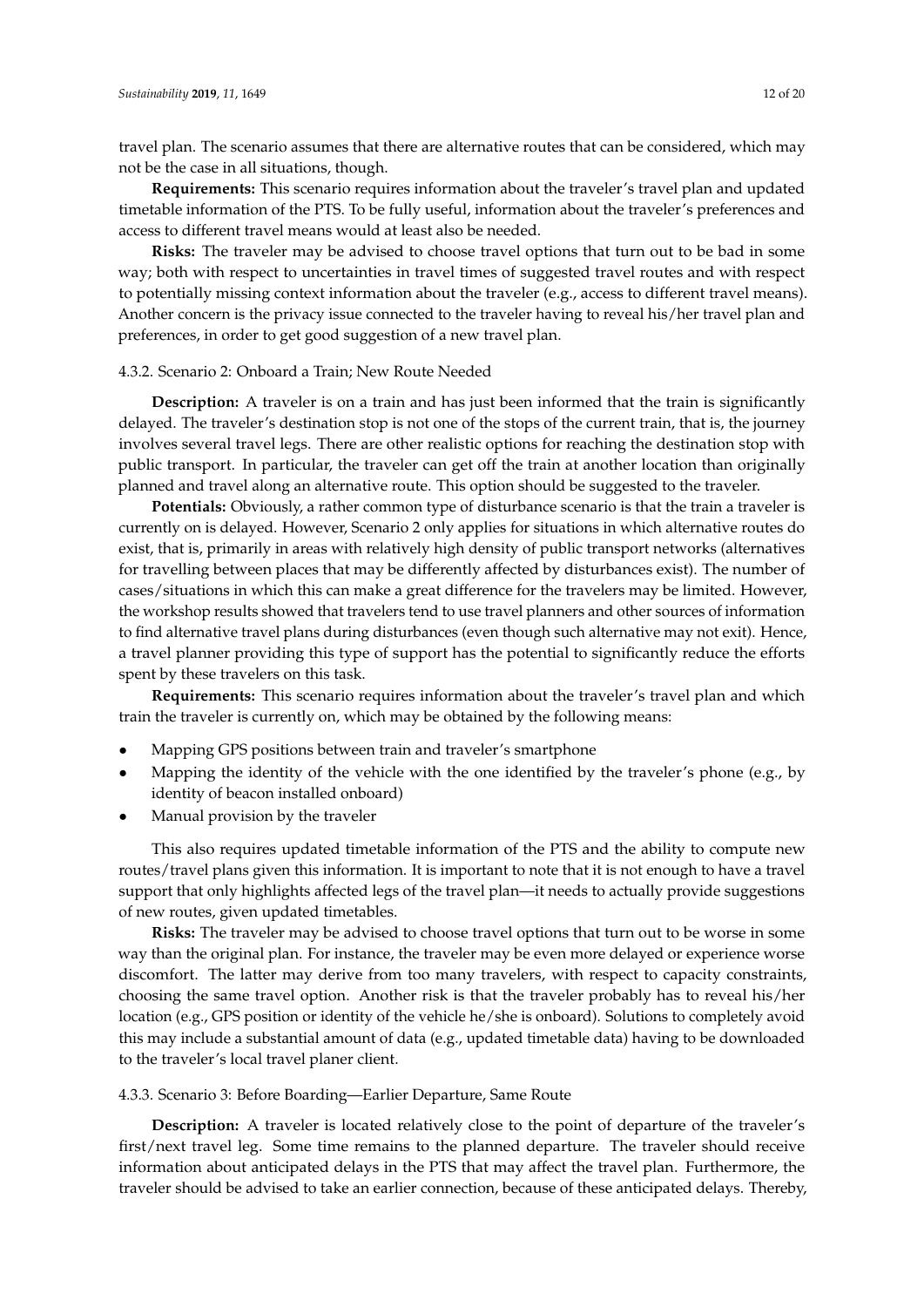the risk of missing a planned connection at the next interchange points is reduced. Even if the traveler would have had no upcoming interchanges, he/she should still be advised to take the earlier connection, in order to avoid reaching the destination later than planned.

**Potentials:** This type of support is particularly relevant when disturbances have not yet reached full effect, enabling the traveler to avoid the corresponding problems. It may also be relevant in situations in which the exact effects of the disturbances (and new departure times) are uncertain/imprecise. For instance, if weather conditions affect the traffic or there is an unplanned need to close one out of two tracks on a train stretch.

**Requirements:** This scenario requires information about the travel plan and "closeness" to the first (next) departure. The closeness could, for instance, be assessed by combining the GPS position of the traveler and the departure position of next travel leg.

**Risks:** The recommendation may be given too often, making the service annoying. This scenario presumes that an assessment of whether the delay will influence the traveler and in that case how, is difficult to achieve. Therefore, the risk of giving the recommendation too often primarily depends on the particular implementation. Also depending on implementation, the traveler has to reveal his/her location area, causing the same negative privacy implication as above.

#### 4.3.4. Scenario 4: Before Boarding—Later Departure, Same Route

**Description:** A traveler is about to commence the first travel leg of his/her journey according to a plan. There is a disturbance in public transport that will affect the travel plan. There are no possibilities to take earlier connections that avoid the disturbance. Because of this disturbance, the traveler should be advised to take a later connection with no anticipated delays. Thereby, the risk of having to spend a larger amount of time travelling is reduced. Instead, the traveler could potentially make better use of the time before starting the journey.

**Potentials:** This travel support has relatively low potential, as there might be rather limited opportunities for the traveler to make use of the time when waiting for departure, in particular, if this information is late. However, if the traveler has established his/her travel plan early, the potential benefit may increase for the traveler.

**Requirements:** This scenario requires information about the travel plan and "closeness" to the first (next) departure. The closeness could, for instance, be assessed by combining the GPS position of the traveler and the departure position of next travel leg. Updated timetable information is also needed.

**Risks:** An obvious risk is that delays that influence the initial travel plan also end up affecting the new travel plan (with delayed departure as a result). This type of support requires early and complete information about travel plans, which may induce a risk of negative privacy implications.

#### *4.4. Technologies for Retrieving Context Information*

The context information, corresponding travel support tasks, and scenarios presented in the previous sections can partly be seen as a high-level specification of the information requirements for enhancing travel support by means of a context-aware travel planner. As a complement to this, we also investigated how the information required can be retrieved, through a literature review. The primary aim of this investigation is to show that it is possible to obtain this type of information. The investigation was restricted to the two location subtypes: knowing the relative distance to a particular public transport stop (e.g., being at or close to a station) and knowing on which public transport vehicle the traveler currently is. The reason for focusing on these context information subtypes is that these can be seen as essential for the first step towards context-aware travel planners. Furthermore, the literature review is focused on solutions where the traveler application can collect the context information itself, possibly with complementing information from external sources. Solutions relying solely on data from external systems (e.g., ticketing systems collecting travel information via scanned tickets) have not been included. Thereby, the personal information privacy issues may be reduced.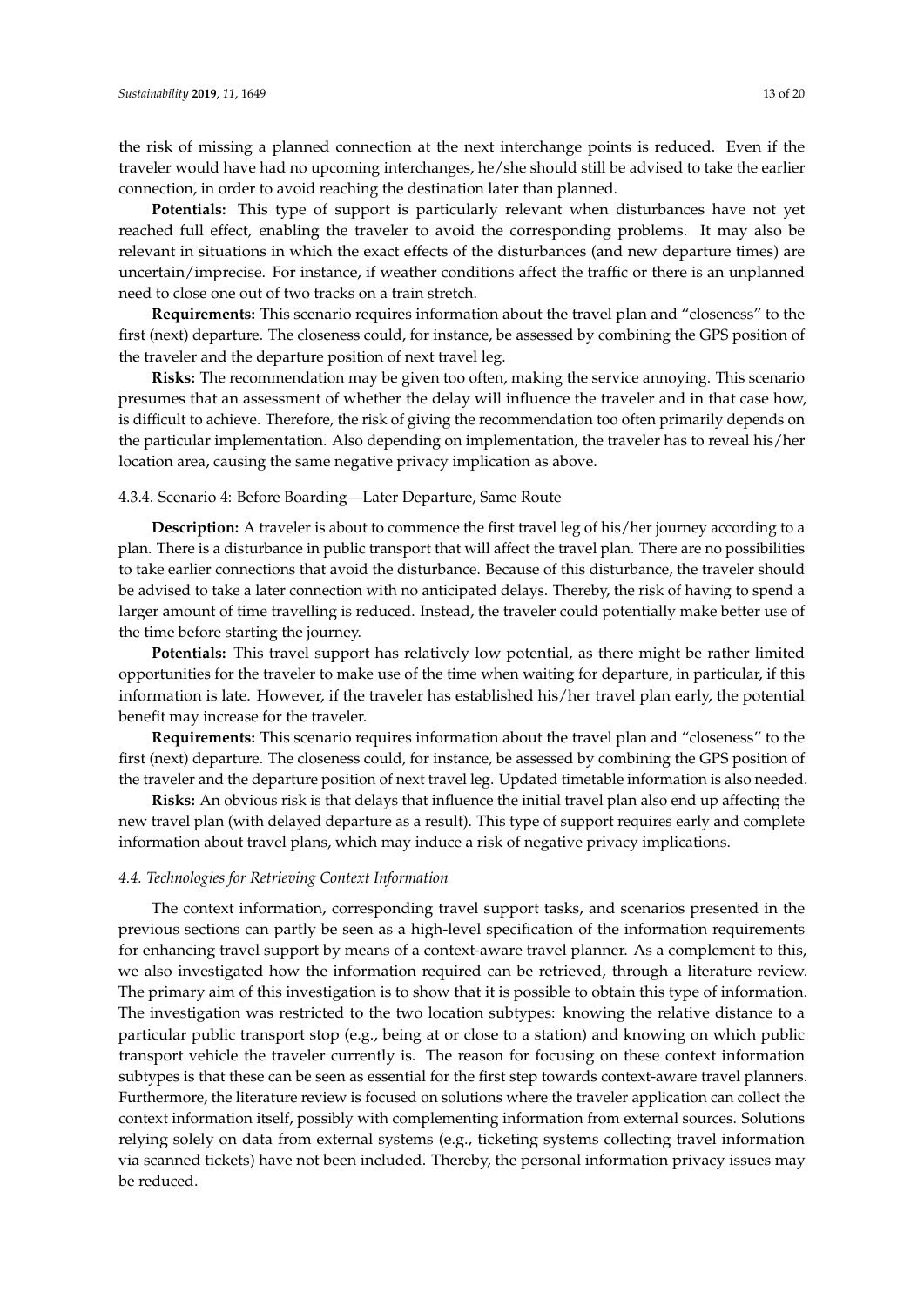Many of the travel planners used today enable the user to search for travel routes originating from their current position. In these cases, the systems typically determine the traveler's current position by means of GPS and search for the nearest public transport stop. Because of the limited access to traveler context information, they are unable to provide services adjusted to, for instance, travelers that are onboard a moving vehicle. Thus, more information is needed. One of the simplest solutions for obtaining more information is to let the traveler manually register the context. For instance, Deutsche Bahn launched a ticketing system in 2011, in which the traveler checked into and out of a journey using the smartphone's GPS, by taking a photo of a local Quick Response (QR) barcode identifying the station, by letting the smartphone read a local Near-field communication (NFC) tag identifying the station, or by typing in the station identification number by hand [\[19\]](#page-19-4). Finžgar and Trebar present a similar solution [\[20\]](#page-19-5). Further, Stelzer et al. suggest that travelers insert information about time, destination, and route in an app, in order to be able to receive disturbance notifications and reroute recommendations from the transport company [\[21\]](#page-19-6). This suggestion may be realized by simply relying on the information inserted by the traveler into the travel planner.

Another solution for obtaining more information about the traveler context may be to combine the current traveler's position with real-time positioning data on the transport system. For instance, Stenneth et al. have studied how the bus that the traveler is currently riding on can be identified, based on the GPS sensor on a traveler's mobile device and knowledge of the underlying transportation network, in the form of real time bus locations, as well as spatial rail and spatial bus stop information [\[22\]](#page-19-7). However, these data may not be sufficient, especially in areas with a high public transport density, as positioning systems usually are not precise enough to enable a clear distinction between two passengers sitting on different vehicles, but only a few meters from each other or between a passenger on a vehicle and a traveler standing right outside.

Yet another solution has been proposed by Handte et al. [\[6\]](#page-18-5). In their solution, a background process running in a navigation app on the traveler's smartphone continuously tries to establish WiFi connections to surrounding buses. If the traveler leaves the bus, the signal quality drops. Thus, the change in WiFi connectivity is used, in combination with rescan triggers and timeouts, to detect on which bus the traveler is riding. One solution related to this might be to detect the current vehicle based on local beacons, for instance, using Bluetooth to communicate, installed inside the vehicles. This may provide higher accuracy as beacons usually have a shorter range. However, these types of solutions may involve the same problems with identifying the correct physical context in areas with high public transport density as solutions based on GPS positioning.

In summary, there are several solutions for retrieving information about the traveler context. Some require more sophisticated technology, whereas others require more activity from the user. Further, there may be issues with precision. Although the literature shows several examples of how this type of information can be retrieved, there are very few studies on how to make use of this information in a way that is beneficial to the individual traveler. In particular, there is a lack of studies utilizing information about which particular vehicle the traveler is currently on, in this respect.

#### <span id="page-13-0"></span>**5. Discussion and Conclusions**

This paper has shown how information about the traveler's context can be used to enhance the support provided by travel planners. In particular, it specifies what types of context information are relevant and which travel planner tasks they support. Furthermore, the paper has shown that several concrete scenarios can be identified, where context-aware travel planners would provide useful travel support during unplanned disturbances, for instance, by suggesting alternative travel routes that are not displayed by the travel planners available on the market today. The potentials, requirements, and risks associated with the travel support suggested in these scenarios have also been identified. In particular, risks connected to traveler privacy and uncertainties of the PTS have been identified. Finally, the paper has shown that there are several technologies proposed in literature that may be used for retrieving information about the two traveler context information subtypes: knowing the relative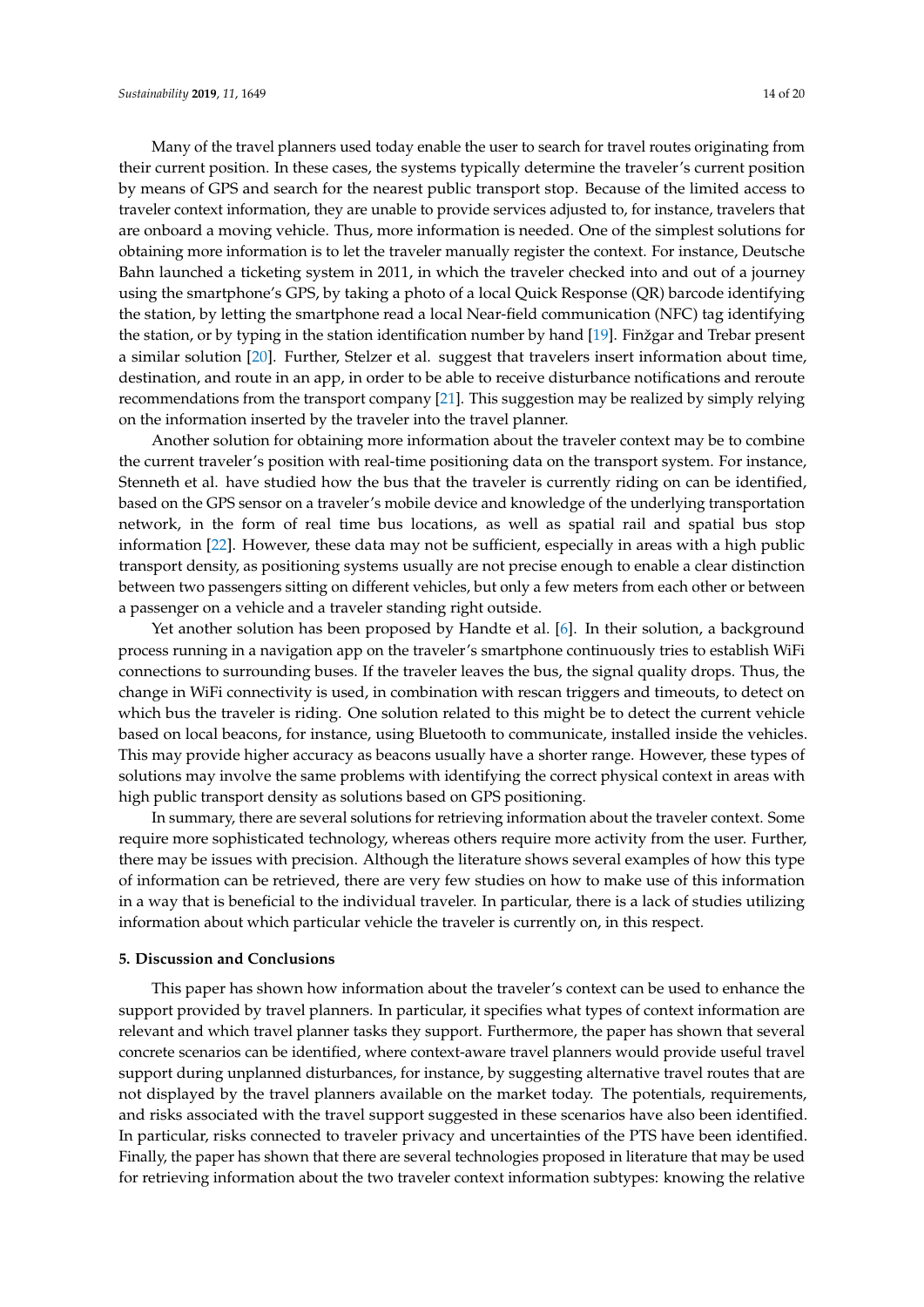distance to a particular public transport stop (e.g., being at or close to a station) and knowing on which public transport vehicle the traveler currently is. In summary, this paper has provided support for the analysis and development of context-aware travel planners by addressing the information and tasks that need to be performed during unplanned disturbances. In relation to previous research, the paper contributes with knowledge of how travel planners and micro navigators can be enhanced using information about the traveler's context. Thereby, the travel support provided can be more personalized, and can include individually adapted suggestions for alternative routes, taking the real-time effects of public transport disturbances into account. These results might be used to increase the attractiveness of public transportation, with increased sustainability as a result.

When comparing the support provided by public transport travel planners with the support provided by road navigators, which can be seen as a type of travel planner for car travelling, one may find the road navigators more advanced during unplanned traffic disturbances, in terms of suggesting alternative routes. Traditionally, transport providers have treated public transport travelers as a relatively homogenous group. Consequently, all travelers are often offered the same services during unplanned disturbances. For instance, when the rail traffic breaks down, all travelers are directed to the same train-replacement buses, irrespective of, for instance, individual level of hurry or disabilities. Instead, information about alternative transport services based on individual needs should be provided. For instance, travelers in a great hurry could be advised to take a taxi and travelers with disabilities should only get route suggestions that fulfil the disability needs. There are several advantages with increasing the personalization of the support provided by the public transport travel planners. Some of the greatest advantages concern the potentially increased availability and trust in the PTS, as well as sense of personal control. However, there are risks with moving in this direction as well. For instance, public transport actors express a concern regarding the high level of uncertainty of some of the traffic prognoses generated today and unpredictable capacity problems induced by travelers' replanning decisions. In order to reduce the effects of uncertain prognoses, we suggest combining them with probability measures, enabling the travelers to make their own choices. However, the unpredictability of capacity needs might increase with a more personalized, context-aware travel planner. In the current PTS, there are already problems with predicting the capacity needs during unplanned disturbances. We believe that, despite increased predictability, a context-aware travel planner may, on the contrary, decrease problems related to capacity needs. If the travelers make different decisions depending on personal context, there will be a natural load balance between different means of transport, which will spread out the need for added capacity. Thereby, the possibilities to practically meet these needs will be higher. This may compensate for the negative effects of more unpredictable capacity needs.

The transport operators also highlight that collecting context information about the traveler may violate data protection and privacy legislations. However, a context-aware travel planner does not necessarily imply giving up personal data to the transport operator. Depending on implementation, the data may just as well be collected, stored, and used by the travel planner user client only, that is, the travel planner client application may collect information about the user context and the PTS in order to provide personalized travel support directly to the traveler. Our investigation of which technologies may be used for collecting traveler context information indicates that this latter approach is feasible. Thus, when designing a context-aware travel planner, it is necessary to decide which information should be collected and/or stored in operator systems or in user-controlled systems, respectively. These choices have an impact on both the risks and the potentials with the travel planner system. However, they also have an impact on other potential application areas of the collected traveler context information. In particular, if information about travelers' route requirements were collected and stored in transport operator systems, it could also be used in disturbance management, for instance, to calculate train replacement bus capacities needed during a disturbance and to direct the different buses to different stops based on actual transport demand (using real-time public transport scheduling). A data collection controlled by the transport operator would also open up alternative ways to collect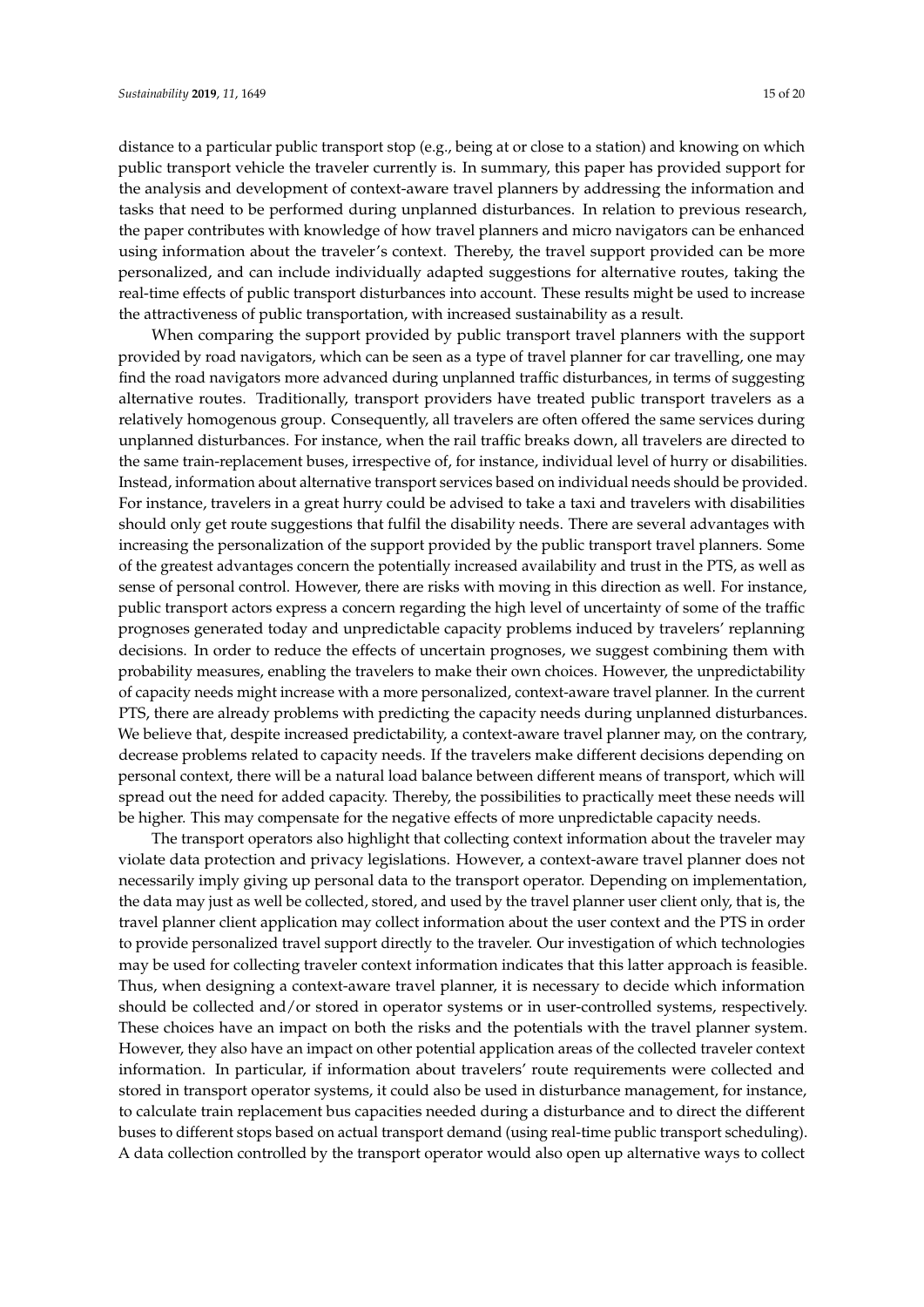the data, for instance, by means of social media analysis or automatic passenger counting. These advantages should, however, not be used as an argument to compromise with the privacy concerns.

In order to keep the necessary user interaction with the travel planner to a minimum, machine learning focused on the user behavior and context should be a central part of a context-aware travel planner. In particular, machine learning techniques could be applied to generate information about user preferences, as suggested in Section [3.](#page-4-0) This information would be most useful to the travel planner for the last of the identified travel support tasks, that is, "Rank the travel plans, including suggesting the best choice". Our preliminary literature studies indicate that this an unexploited area that needs further studies.

This study is based on a literature review, a workshop, and interviews with domain experts. In addition to being domain experts, all respondents are users of the PTS. Thereby, their input represents the aspects of the users as well. However, this input might be slightly influenced by the respondents' extended knowledge about public transport. Furthermore, the data sampling set can be regarded as relatively limited, from the user perspective. Thus, further studies are needed to fully cover the aspects of the users.

**Author Contributions:** Conceptualization, Å.J. and J.A.P.; methodology, Å.J. and J.A.P.; validation, Å.J. and J.A.P.; formal analysis, Å.J. and J.A.P.; investigation, Å.J. and J.A.P.; resources, Å.J. and J.A.P.; data curation, Å.J. and J.A.P.; writing—original draft preparation, Å.J. and J.A.P.; writing—review and editing, Å.J. and J.A.P.; visualization, Å.J. and J.A.P.; project administration, Å.J.; funding acquisition, Å.J. and J.A.P.

**Funding:** This research was funded by K2—the Swedish Knowledge Centre for Public Transport.

**Conflicts of Interest:** The authors declare no conflict of interest.

## <span id="page-15-0"></span>**Appendix A**

This section shows the questions and answers from the semi-structured interviews.

What support do the travel planner offer today in terms of updated route or alternative route suggestions, taking the new traffic conditions into account during unplanned disturbances? What are the plans ahead?

- One of the interviewed actors does not provide any alternative route suggestions. Instead, the travelers are usually directed to train replacement buses during disturbances. The other interviewed actor provides alternative route suggestions, if all processes have been followed.
- One of the interviewed actors uses a travel planner search engine that does not support real-time data. This means that all search results are based on fixed timetables, with added real-time data, that is, the travel planner shows all delays, but there are no possibilities to search for a complete journey that takes delays of individual travel legs into account. There are plans to exchange the search engine for one that supports real-time data. The other interviewed actor provides real-time data.
- The prognoses provided to the travelers today are too uncertain. The prognoses within rail transports are usually generated and updated manually by the Swedish transport administration, when there is time for it. There are plans to implement automated prognosis generation based on GPS. Within bus transports, prognosis generation has already been automated.

What are the potential benefits and risks with providing updated route or alternative route suggestions, taking the new traffic conditions into account during unplanned disturbances?

- If only real-time information about departure and arrival times is provided to the traveler, how should reimbursements be handled? What is the offering and how should the time delay be calculated? This is an ongoing internal discussion topic.
- There are some risks related to directing too many travelers to an alternative route that does not have enough capacity. There are ongoing investigations of how to obtain vehicle occupancy.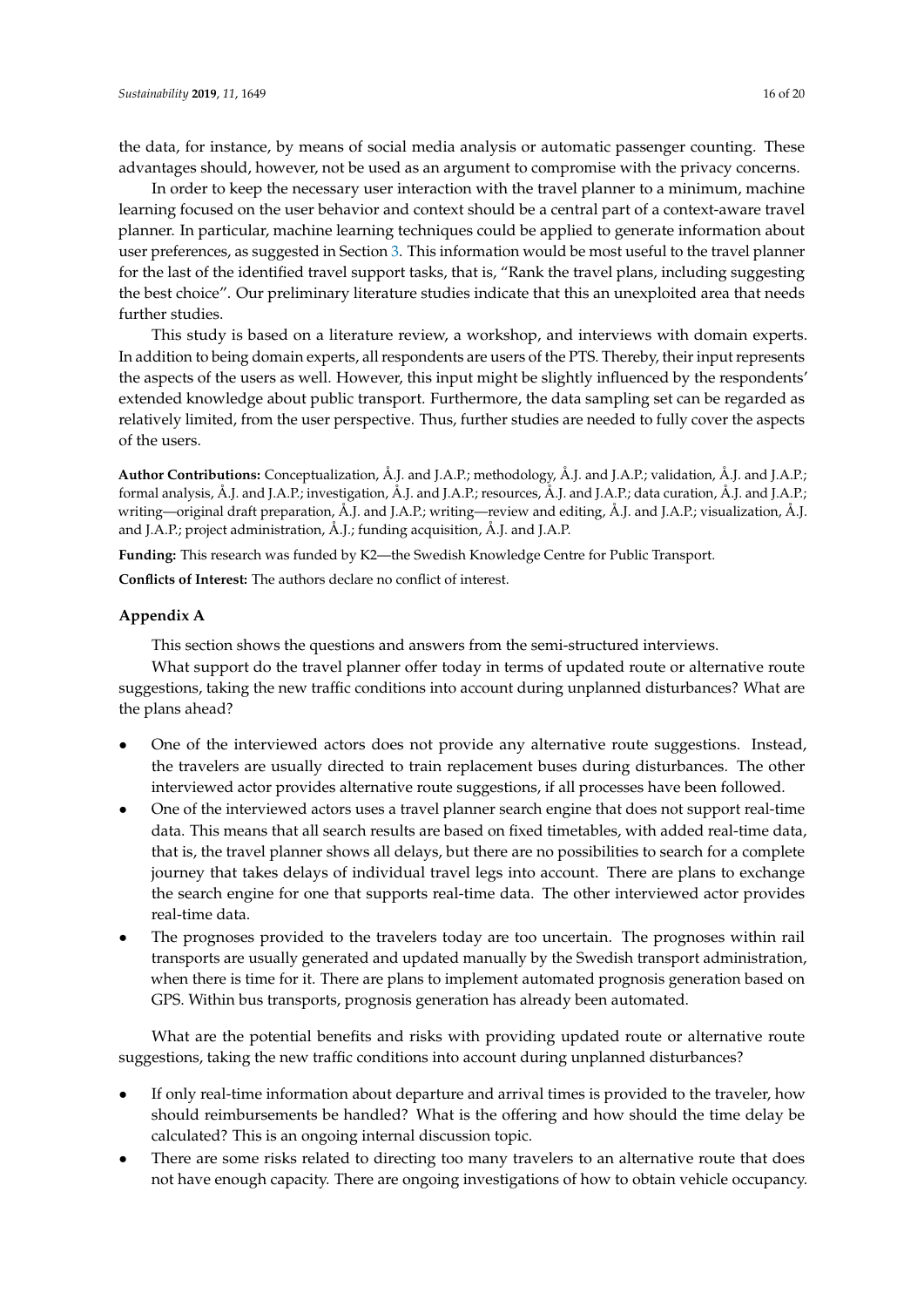On buses, they currently use automatic passenger counting (APC) to estimate the occupancy. However, not all vehicles are equipped with an APC system. Therefore, information about the vehicle occupancy is not provided to the traveler.

- There might be risks associated with directing many travelers to one specific platform, due to crowdedness.
- It would be great if we could offer push notifications that notify the traveler about a disturbance and advise the traveler what to do when there are disturbances in the area, for example, stay at home instead of travelling, without any preceding new searches from the traveler.
- There are plans to offer suggestions for routes without stairs, for travelers in wheel chairs, for travelers with walkers, and so on. This requires information about the current status of elevators.
- Travelers with cognitive impairments need great support during disturbances.
- We are currently working with historical data, not real-time data, during disturbances, that is, we have no real-time information about, for instance, the number of travelers in need of a train-replacement bus.

What support does the travel planner offer today in terms of personalized, traveler context-based information? What are the plans ahead?

- We are currently not working with information about the traveler's context, for instance, information about which vehicle the traveler is currently riding on and that he/she is expected to alight at a specific stop ahead. However, we believe it is necessary to start thinking about this.
- In practice, we are able to identify onboard travelers in real-time, as the conductor usually scans the tickets electronically. The ticket validation is performed online. However, if there is no network connection, the tickets are validated locally, based on the information contained in the tickets.
- We are investigating the possibilities to save a favorite journey in the travel planner.
- There are plans to add GPS to all vehicles.

What are the potential benefits and risks with personalized, traveler context-based information?

- There are difficulties (e.g., legal) related to personal data. The physical distance you are interested in might be relatively short, but it might still be sensitive. If you have continuous information about a person's position, it may be relatively easy to map the traveler to a vehicle.
- If a traveler is riding on a bus that is heavily delayed, it would be great if the traveler could only press a refresh button to get an updated travel route.
- A desired arrival time inserted in the travel planner might be very important for the traveler. Maybe the travel planner should take the level of importance into account.
- It would be great for us to get information about traveler context, for instance, when deciding on extended bus capacities, taxi capacity, and as decision support for dispatchers.
- An advanced travel planner needs to have a good mapping between the traveler and the vehicle, in order to avoid giving PTS-related advice to travelers not going by public transport, but, for instance, going by private car.
- We have introduced biking in the travel planner. This could be further developed to, for instance, advise the traveler to go by bike to a different stop than usual, because of disturbances.

# <span id="page-16-0"></span>**Appendix B**

This section displays the discussion points presented by the organizers at the beginning of the workshop, and the results from the workshop.

## *Appendix B.1. Discussion Points*

Workshop: about context-aware travel support in case of disturbances in public transport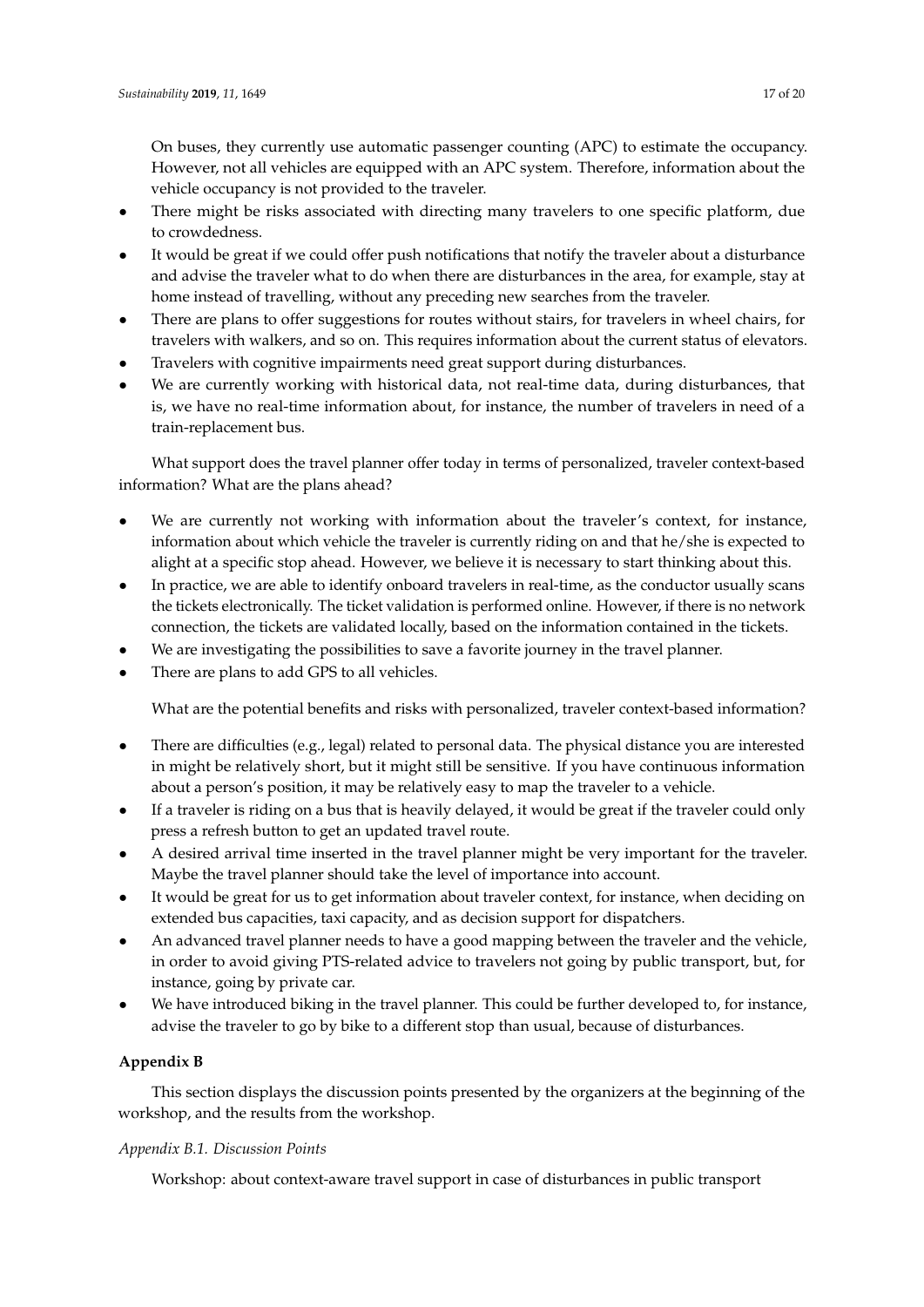- To identify scenarios in which travel support can better support the traveler by context awareness (context information) in case of disturbances
- Approach: create new scenarios by thinking of the following:
	- $\circ$  Situations (involving disturbances in PT) in which you see a need for advice/support from a travel support tool that normally does not exist today—describe the scenario:
		- **The situation**
		- **The support needed**
	- $\circ$  What information (context information) would be needed for the travel support tool to achieve this

# *Appendix B.2. Workshop Results—Missing Information Concerning Context and Preferences*

The most relevant factors affecting which transportation means and route are most suitable for a traveler during unplanned disturbances (according to the workshop results):

- (1) Origin and destination of the traveler's journey if it has not yet started
- (2) Current physical context of the traveler if the traveler's journey has already started
	- a. If the traveler has arrived to the first/next stop of the journey earlier than expected (for instance, to a train station) and there are disturbances in the transport network, it might be safer for the traveler to select an earlier departure, in order not to miss the next connection. On the basis of the physical context of the traveler, these alternatives should be presented by the travel planner along with the regular alternatives, which usually focus on a minimizing travel time.
	- b. If the traveler is currently onboard a vehicle that is being delayed, the traveler might want to get off at an earlier stop than originally planned, and travel by another route, for instance, in order to save time. These alternatives should be presented by the travel planner, based on the physical context of the traveler.
- (3) Personal access to other transport means outside public transport, for example, bicycle or car
- (4) How much of a hurry a traveler is in; for instance, if he/she is travelling to catch a flight or just to go shopping
- (5) The level of uncertainty/risk connected to each travelling alternative in relation to the personal aim of the journey
	- a. Each travelling alternative should be presented by the travel planner in combination with the level of uncertainty for each alternative.
	- b. One travelling alternative might be more time-efficient, but have a higher level of uncertainty regarding the predicted arrival time, than another alternative. These less time-efficient (presuming the predicted timetable holds) alternatives should also be presented by the travel planner (along with the level of uncertainty for each alternative).
- (6) The amount of personal experience of travelling in different areas; for instance, a tourist that is new to a country may prefer uncomplicated travelling routes without long walking distances, as this might feel safer
- (7) Predicted or actual crowdedness in the transport system
	- a. A traveler may have personal needs that cannot be fulfilled because of crowdedness. For instance, elderly or disabled people might not be able to travel standing and some travelers may bring baby strollers or walkers.
	- b. A transport vehicle may be full and thereby no longer available for new boardings.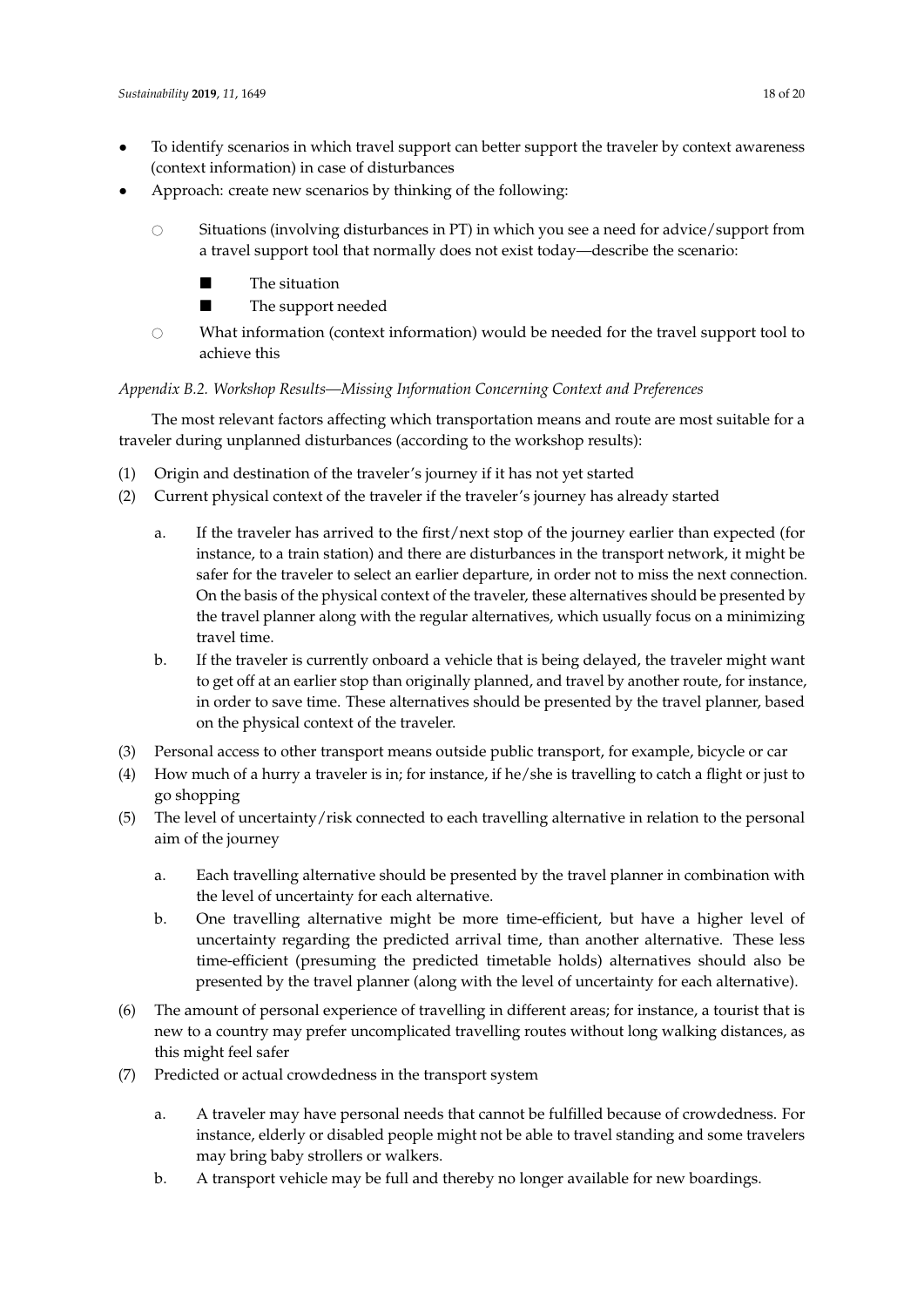- c. Disturbances and crowdedness might cause a lack of available taxis.
- (8) Willingness to pay, which may or may not depend on how much of a hurry a traveler is in (as the personal price sensitivity may differ).
- (9) Reimbursement level, that is, knowledge of the reimbursement level before selecting transportation means and route
- (10) Possibilities of special treatment; for instance, disabled people or travelers in a great hurry (e.g., due to a flight) might have got/bought a special ticket giving them priority over others in case of disturbances, in terms of access to train replacement buses, and so on.
- (11) Other personal preferences that affect the choice of transportation means and route also when there are no disturbances (e.g., I like to walk if the weather is fine)

Some of the factors above can be used for identifying available transport means and routes (Factors 1, 2, 3, and 5b). The other factors can be used to filter out unsuitable transport means and routes.

#### **References**

- <span id="page-18-0"></span>1. Currie, G.; Muir, C. Understanding Passenger Perceptions and Behaviors During Unplanned Rail Disruptions. *Transp. Res. Proc.* **2017**, *25*, 4392–4402. [\[CrossRef\]](http://dx.doi.org/10.1016/j.trpro.2017.05.322)
- <span id="page-18-1"></span>2. Hörold, S.; Mayas, C.; Krömker, H. Passenger needs on mobile information systems–field evaluation in public transport. In *Advances in Human Aspects of Transportation Part III*; Stanton, N., Landry, S., Di Bucchianico, G., Vallicelli, A., Eds.; 2014; pp. 115–124. Available online: [https://books.google.se/](https://books.google.se/books?id=woRYBAAAQBAJ&printsec=frontcover&hl=sv#v=onepage&q&f=false) [books?id=woRYBAAAQBAJ&printsec=frontcover&hl=sv#v=onepage&q&f=false](https://books.google.se/books?id=woRYBAAAQBAJ&printsec=frontcover&hl=sv#v=onepage&q&f=false) (accessed on 18 March 2019).
- <span id="page-18-2"></span>3. Esztergár-Kiss, D.; Csiszár, C. Evaluation of Multimodal Journey Planners and Definition of Service Levels. *Int. J. Intell. Transp. Syst. Res.* **2015**, *13*, 154–165. [\[CrossRef\]](http://dx.doi.org/10.1007/s13177-014-0093-0)
- <span id="page-18-3"></span>4. Jevinger, Å.; Persson, J.A. Disturbance Management and Information Availability in Public Transport, with Focus on Scania County, Sweden. In Proceedings of the 1st International Conference on Urban Transit and Sustainable Network, Palermo, Italy, 25–27 October 2017.
- <span id="page-18-4"></span>5. Apsara, S.; Rashmi, G.A.; Mohan Kumar, K.V.; Anitha, L.; Jyothi, B. Smart Public Transport System Using Internet-Of-Things. *Int. J. Adv. Res. Ideas Innov. Tech.* **2017**, *3*, 1163–1170.
- <span id="page-18-5"></span>6. Handte, M.; Foell, S.; Wagner, S.; Kortuem, G.; Marrón, P.J. An internet-of-things enabled connected navigation system for urban bus riders. *IEEE Internet Things* **2016**, *3*, 735–744. [\[CrossRef\]](http://dx.doi.org/10.1109/JIOT.2016.2554146)
- <span id="page-18-6"></span>7. Res med Pia. Available online: <https://www.transdev.se/res-med-pia> (accessed on 14 February 2019).
- <span id="page-18-7"></span>8. Jariyasunant, J.; Work, D.B.; Kerkez, B.; Sengupta, R.; Glaser, S.; Bayen, A. Mobile transit trip planning with real-time data. In Proceedings of the Transportation Research Board 89th Annual Meeting, Washington, DC, USA, 10–14 January 2010.
- <span id="page-18-8"></span>9. Wirtz, S.; Jakobs, E.M. Improving user experience for passenger information systems. Prototypes and reference objects. *IEEE Trans. Prof. Commun.* **2013**, *56*, 120–137. [\[CrossRef\]](http://dx.doi.org/10.1109/TPC.2013.2257211)
- <span id="page-18-9"></span>10. Zhang, J.; Arentze, T.A.; Timmermans, H.J.P. Making our mobility more intelligent-A framework of a personalized multimodal traveller information system. In Proceedings of the 12th World Conference on Transport Research, Lisbon, Portugal, 11–15 July 2010.
- <span id="page-18-10"></span>11. Zografos, K.G.; Androutsopoulos, K.N.; Spitadakis, V. Design and assessment of an online passenger information system for integrated multimodal trip planning. *IEEE Trans. Intell. Transp.* **2009**, *10*, 311–323. [\[CrossRef\]](http://dx.doi.org/10.1109/TITS.2009.2020198)
- <span id="page-18-11"></span>12. Spitadakis, V.; Fostieri, M. WISETRIP-International multimodal journey planning and delivery of personalized trip information. *Procedia Soc. Behav. Sci.* **2012**, *48*, 1294–1303. [\[CrossRef\]](http://dx.doi.org/10.1016/j.sbspro.2012.06.1105)
- <span id="page-18-12"></span>13. García, C.R.; Candela, S.; Ginory, J.; Quesada-Arencibia, A.; Alayón, F. On route travel assistant for public transport based on android technology. In Proceedings of the 6th International Conference on Innovative Mobile and Internet Services in Ubiquitous Computing, Palermo, Italy, 4–6 July 2012.
- <span id="page-18-13"></span>14. Mahmood, T.; Ricci, F.; Venturini, A.; Höpken, W. Adaptive Recommender Systems for Travel Planning. In *Information and Communication Technologies in Tourism 2008*; O'Connor, P., Höpken, W., Gretzel, U., Eds.; Springer: Vienna, Austria, 2008; pp. 1–11.